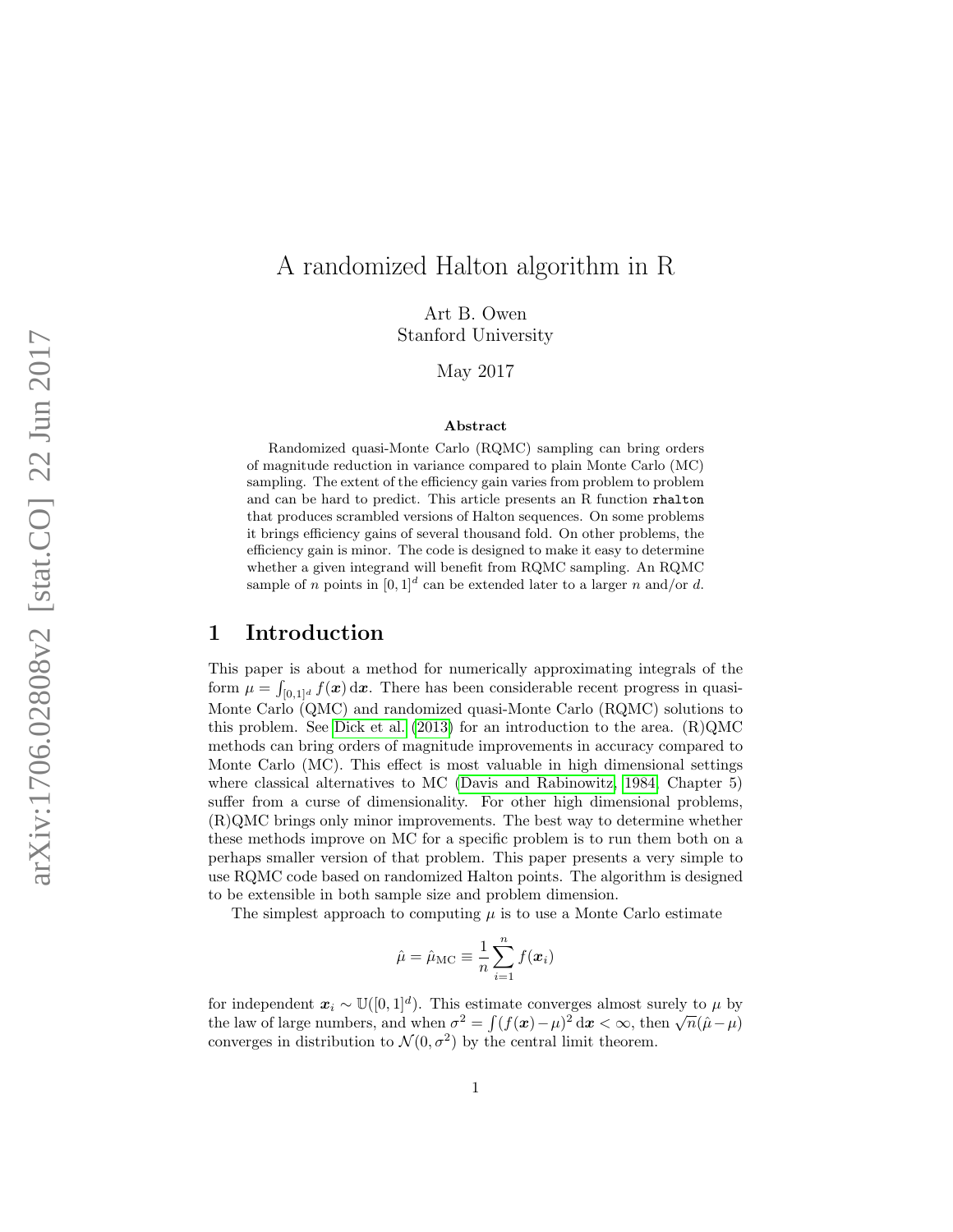The more general problem of finding the expectation of  $g(x)$  for  $x \sim p$ can often be solved by taking transformations  $\tau(x) \sim p$  for  $x \sim \mathbb{U}([0,1]^d)$ . [Devroye](#page-21-2) [\(1986\)](#page-21-2) contains a wealth of such transformations. Therefore we consider integration on the finite dimensional cube with the understanding that taking  $f = q \circ \tau$  extends the range of application.

(R)QMC sampling can be far more effective than MC on some problems. These problems tend to involve some smoothness on the part of the integrand as well as a tendency for the integrand to be approximately a superposition of lower dimensional integrands. See [Caflisch et al.](#page-21-3) [\(1997\)](#page-21-3) or [Sloan and Wozniakowski](#page-23-0) [\(1998\)](#page-23-0). The presently known theory provides an explanation, in hindsight, for cases where  $(R)QMC$  is seen to work well. It is difficult to use the theory prospectively. Unlike MC where the root mean squared error is  $\sigma n^{-1/2}$  for all  $n \geq 1$ , the convergence rates in QMC are based on asymptotic and worst case analyses where non-trivially large powers of  $log(n)$  appear. We may see good results for finite  $n$  in some cases where the theory suggests otherwise (e.g., functions with infinite variation). In other settings, a given integrand  $f$ can belong to multiple reproducing kernel Hilbert spaces, that each have quite different consequences for integration accuracy.

This paper presents an RQMC method that for each random seed is conceptually a doubly infinite random matrix  $\mathcal{X}$  with elements  $\mathcal{X}_{ij}$  for integers  $1 \leq i \leq \infty$  and  $1 \leq j \leq \infty$ . It is simple to implement. We provide an imple-mentation in R [\(R Core Team, 2015\)](#page-23-1). There, the user typing  $r$ halton $(n,d)$ gets a matrix  $X \in [0,1]^{n \times d}$  comprising the upper left  $n \times d$  submatrix of  $\mathcal{X},$  so  $X_{ij} = \mathcal{X}_{ij}$  for  $i = 1, \ldots, n$  and  $j = 1, \ldots, d$ . The *i*'th row of X is  $\boldsymbol{x}_i = (x_{i1}, \dots, x_{id})$  and then one gets  $\hat{\mu} = (1/n) \sum_{i=1}^n f(\boldsymbol{x}_i)$ .

To replicate the process one can call rhalton repeatedly. It is a good practice to set the seed prior to each call, so that the computations are reproducible. If  $n$  observations are not enough, then it is possible to skip the first  $n$  observations and get the next ones starting at the  $n + 1$ 'st. To do that properly requires taking some care with random seeds. Syntax to handle seeds within rhalton is deferred to Section [5.](#page-10-0) There are also cases where one wants to extend a simulation to a higher dimensional one. For instance, we may have simulated a stochastic process n times for d time steps each using values from rhalton $(n,d)$ . If we then want to continue the simulation to  $d' > d$  time steps, we need colunns  $d+1, \ldots, d'$  of X. Extending to higher dimensions without recomputing the first d dimensions, is also described in Section [5.](#page-10-0)

An outline of this paper is as follows. Section [2](#page-2-0) introduces quasi-Monte Carlo concepts with pointers to the literature for more information. Section [3](#page-4-0) presents randomized quasi-Monte Carlo which can be used to get sample driven error estimates for QMC. In some cases, randomization also improves accuracy and mitigates the large powers of  $log(n)$  that appear in some performance metrics. Section [4](#page-5-0) presents the Halton sequences and various randomizations and deterministic scrambles of them, including a digital randomization that we adopt. The randomization that we adopt was used in the simulations of [Wang](#page-23-2) [and Hickernell](#page-23-2) [\(2000\)](#page-23-2), although that paper advocates a different randomization. Section [5](#page-10-0) gives some design considerations for the implementation of rhalton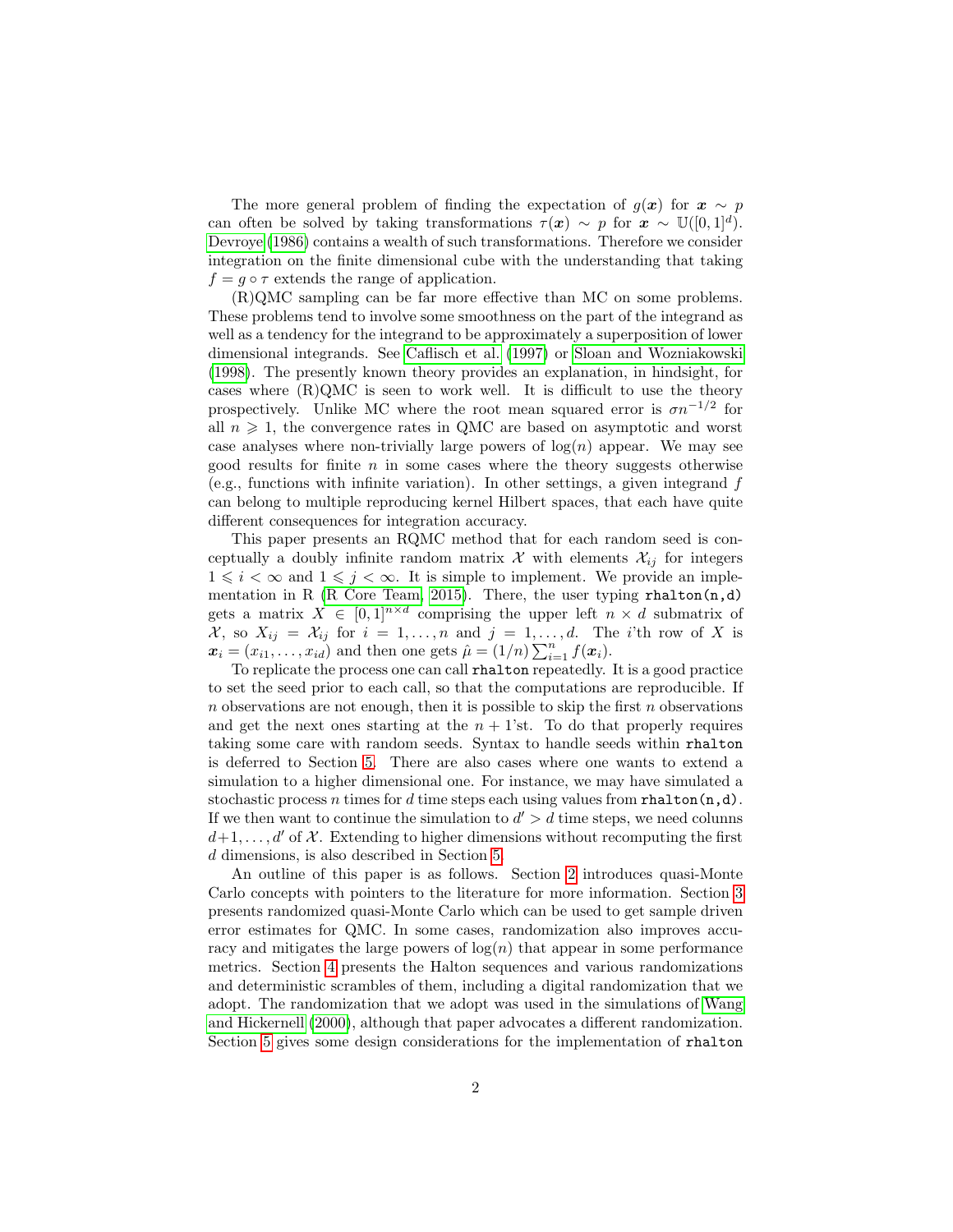with examples of how to call it, using random seeds to make simulations replicable as well as extensible in  $n$  or  $d$  or both. Section [6](#page-13-0) gives some numerical illustrations for problems with dimension ranging from 1 to 50. For some integrands we see an RMSE matching theoretically predicted behavior close to  $O(n^{-1})$  and a mild dimension effect. Then RQMC is hundreds or even thousands of times as efficient as plain Monte Carlo. For other integrands there, the benefits of RQMC are smaller and decay rapidly with dimension. Section [7](#page-19-0) makes a numerical comparison to the randomized Halton code function ghalton from the R package qrng of [Hofert and Lemieux](#page-22-0) [\(2016\)](#page-22-0). That code uses much more sophisticated scrambles. It is about 12 to 24 percent more efficient on the example cases we consider. The comparative advantages of rhalton are that it is extensible without recomputing intermediate values, and that its pseudocode is so simple that it can be easily understood and coded in new settings.

## <span id="page-2-0"></span>2 Quasi-Monte Carlo

In quasi-Monte Carlo sampling [\(Dick and Pillichshammer, 2010\)](#page-21-4) we choose  $n$ points  $x_1, \ldots, x_n \in [0,1]^d$  strategically to make the discrete distribution of  $x_i$ for  $i \sim \mathbb{U}{1, 2, ..., n}$  as close as possible to the continuous  $\mathbb{U}{(0, 1]^d}$  distribution. The difference between two such distributions is known as a discrepancy and many discrepancies have been defined. The most basic one is the star discrepancy

$$
D_n^*(\boldsymbol{x}_1,\ldots,\boldsymbol{x}_n)=\sup_{\boldsymbol{x}\in[0,1]^d}|\delta(\boldsymbol{x})|,\quad\text{where}\quad\delta(\boldsymbol{x})=\frac{1}{n}\sum_{i=1}^n1_{\boldsymbol{x}_i\leqslant\boldsymbol{x}}-\text{vol}([0,\boldsymbol{x}])
$$

is known as the 'local discrepancy'. This  $\delta(x)$  is the difference between the fraction of points  $x_i$  in the box  $[0, x] \subset [0, 1]^d$  and the fraction that box should have gotten, which is simply its volume. Then  $D_n^*$  is defined in terms of the box with the greatest mismatch between volume and fraction of points. If  $d = 1$ , then  $D_n^*$  is the Kolmogorov-Smirnov distance between the empirical distribution of the  $x_i$  and the  $\mathbb{U}([0,1])$  distribution. Other discrepancy measures use different collections of sets, or replace the supremum over sets by an  $L_p$  measure or both.

If  $D_n^* \to 0$  and f is Riemann integrable, then  $\hat{\mu} \to \mu$  as n increases. This is the QMC counterpart to the law of large numbers. With genuine random numbers, the plain MC estimate works for Lebesgue integrable functions, and so at first sight the QMC result looks to be restrictive. However pseudo-random numbers are constructed in finite precision and so MC does not handle all Lebesgue integrable functions either.

Next we turn to the QMC counterpart to the central limit theorem. For QMC we replace the concept of variance by variation. Let  $V_{HK}(f)$  be the total variation of f in the sense of Hardy and Krause. For  $d = 1$ , this is the ordinary total variation from calculus. Multidimensional variation is more complicated and there have been many generalizations. See [Owen](#page-23-3) [\(2005\)](#page-23-3) for a discussion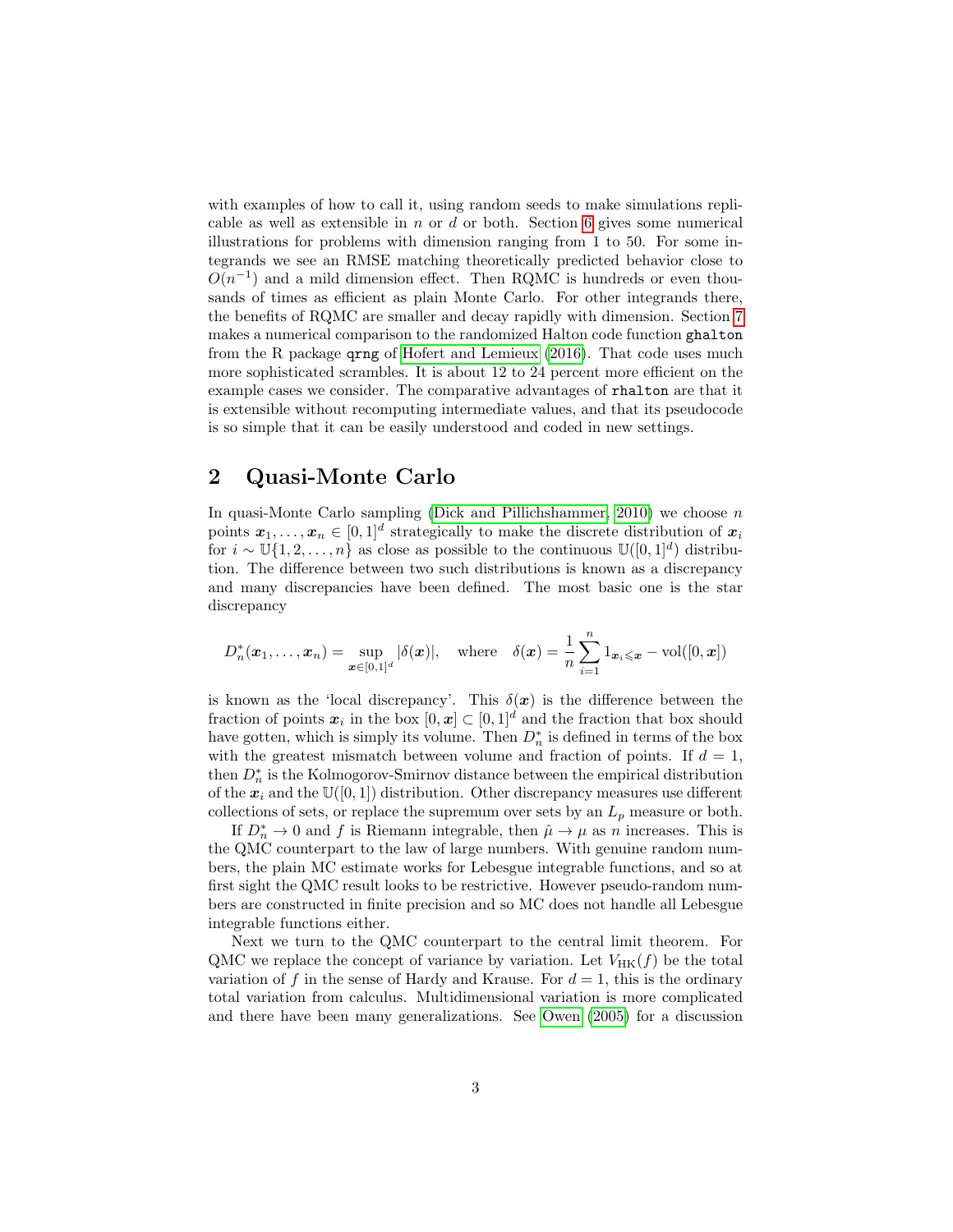and some historical notes. The Koksma-Hlawka inequality is

<span id="page-3-0"></span>
$$
|\hat{\mu} - \mu| \leqslant D_n^*(\boldsymbol{x}_1, \dots, \boldsymbol{x}_n) \times V_{\text{HK}}(f). \tag{1}
$$

If we knew  $D_n^*$  and  $V_{\rm HK}$  then [\(1\)](#page-3-0) would provide a 100% confidence interval for  $\mu$ centered on  $\hat{\mu}$ . In practice,  $D_n^*$  can be expensive to compute and  $V_{HK}$  is almost certain to be harder to compute than  $\mu$  itself. We will address practical error estimation below.

Some low discrepancy constructions generate  $x_1, \ldots, x_n$  for a sequence of values *n*, such as  $n = 2^m$ , along which  $D_n^*(\boldsymbol{x}_1, ..., \boldsymbol{x}_n) = O(\log(n)^{d-1}/n)$ . The points in the  $2<sup>m</sup>$  point rule of the sequence are not necessarily among the points of the  $2^{m+1}$  point rule. There are extensible constructions of points  $x_1, x_2, \ldots$ where  $D_n^*(\boldsymbol{x}_1,\ldots,\boldsymbol{x}_n) = O((\log n)^d n^{-1})$  holds along the entire sequence. That is, one can attain extensibility at the cost of an asymptotic logarithmic factor.

Given the rate at which discrepancy decreases, we find that  $|\hat{\mu} - \mu|$  =  $O(n^{-1+\epsilon})$  holds for any  $\epsilon > 0$ , when  $V_{HK}(f) < \infty$ . This rate establishes the potential for QMC to be much more accurate than MC which has a root mean squared error of  $O(n^{-1/2})$ . Even modestly large powers d suffice to make  $\log(n)^d/n \gg n^{-1/2}$  for sample sizes n of practical interest. The logarithmic powers are usually not seen in applications. For one thing, equation [\(1\)](#page-3-0) applies even to a worst case function f chosen based on the specific points  $x_i$  in the integration rule. The bound in [\(1\)](#page-3-0) is tight in that  $V_{HK}(f)$  cannot be replaced by  $(1 - \eta)V_{HK}(f)$  for any  $\eta > 0$ , but it is loose in that it can severely overestimate the error. Another complication is that the implied constant in [\(1\)](#page-3-0) has a strong dimensional dependence. The first published bound grew very quickly with increased dimension  $d$  and then [Atanassov](#page-21-5) [\(2004\)](#page-21-5) proved a surprising result that a still sharper bound rapidly decreases with d. See [Faure and Lemieux](#page-21-6) [\(2009\)](#page-21-6) for some comparisons.

The conservatism of [\(1\)](#page-3-0) can be partially understood through a decomposition of f. Let  $f(\mathbf{x}) = \sum_{u \subseteq 1:d} f_u(\mathbf{x})$  where  $f_u(\mathbf{x})$  depends on  $\mathbf{x}$  only through  $x_j$  for  $j \in u$ . The functions  $f_u$  may come from an ANOVA decomposition [\(Ho](#page-22-1)[effding, 1948;](#page-22-1) [Sobol', 1967\)](#page-23-4) or an anchored decomposition [\(Rabitz et al., 1999\)](#page-23-5). Let  $D_{n,u}^*$  be the |u|-dimensional star discrepancy of the points  $x_{i,u}$ . Then

$$
|\hat{\mu} - \mu| \leqslant \sum_{u \subseteq 1:d, u \neq \varnothing} \left| \frac{1}{n} \sum_{i=1}^n f_u(x_i) - \int f_u(x) \, \mathrm{d}x \right| \tag{2}
$$

<span id="page-3-2"></span><span id="page-3-1"></span>
$$
\leqslant \sum_{u \subseteq 1:d, u \neq \varnothing} D_{n,u}^* \times V_{\text{HK}}(f_u). \tag{3}
$$

It is always true that  $D_{n,u}^* \leqslant D_n^*$ . The best QMC constructions have very low discrepancies in their coordinate projections, and typically  $D_{n,u}^* = O(\log(n)^{|u|}/n)$ . If f is dominated by low dimensional contributions, then  $V_{HK}(f_u)$  for large |u| could be negligible. Then the error can then be like what one would see in a low dimensional QMC applied to  $f_u$ .

Equation [\(3\)](#page-3-1) is conservative. [Morokoff and Caflisch](#page-22-2) [\(1994\)](#page-22-2) have a similar expression that is tighter than [\(3\)](#page-3-1) because they use Vitali variation in place of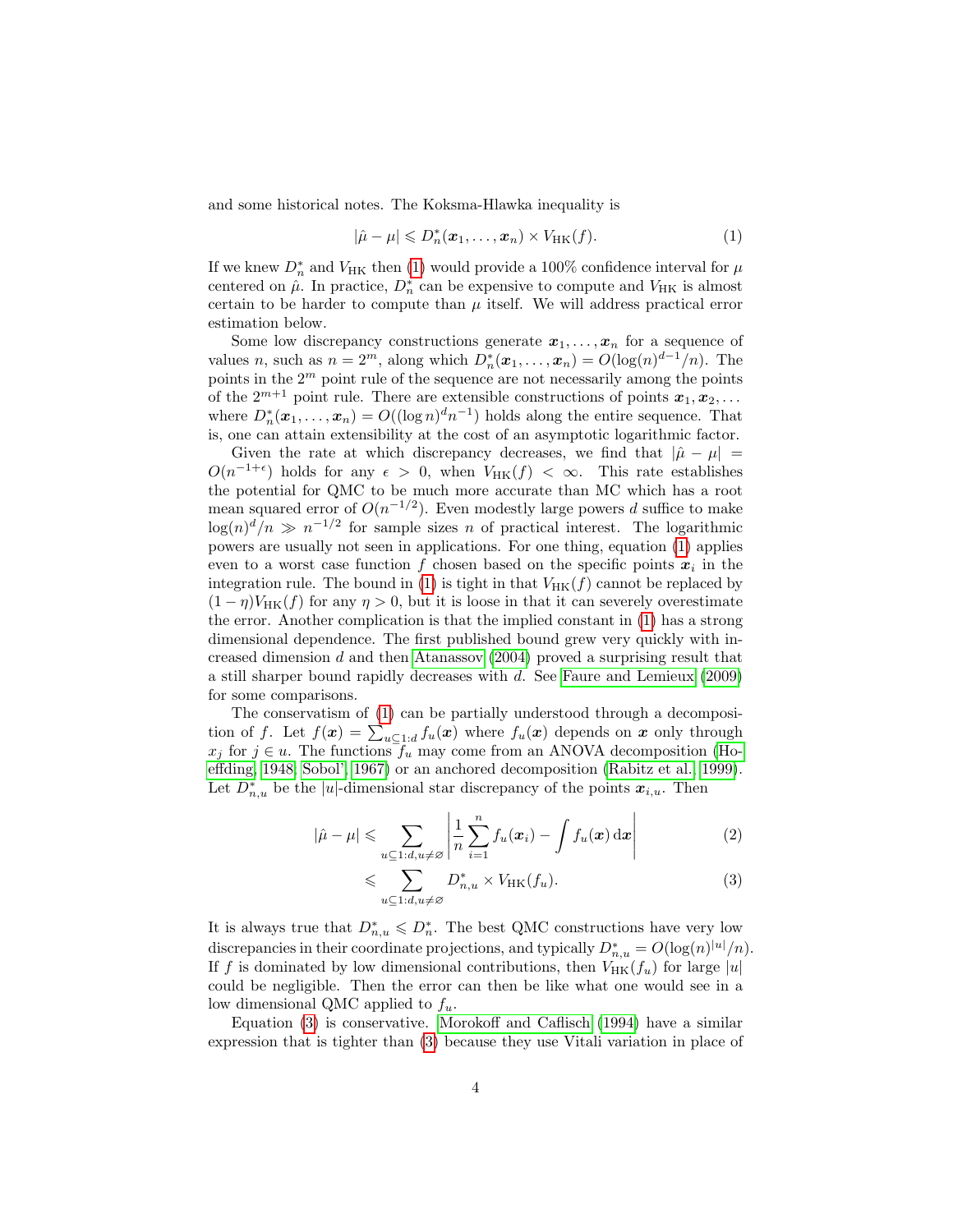Hardy-Krause. Furthermore if  $\sup_{x}|f_u(x)| < \epsilon$ , then even if the Vitali variation of  $f_u$  is infinite, the error contribution of  $f_u$  in [\(2\)](#page-3-2) is below  $2\epsilon$  which could be negligible compared to  $O((\log(n))^{|u|}/n)$  for the *n* in use.

It is very hard to tell from looking at a functional form whether the integrand f is nearly a sum of functions of just a small number of its input components. [Caflisch et al.](#page-21-3) [\(1997\)](#page-21-3) find that a given 360 dimensional function designed to model a finance problem is very nearly a sum of functions of one variable at a time. It is possible to numerically inspect a function using Sobol' indices to measure the extent to which it depends on just a few inputs. It is even more simple to experiment on the function with RQMC.

## <span id="page-4-0"></span>3 Randomized quasi-Monte Carlo

One problem with QMC is that it is difficult to estimate the error  $|\hat{\mu} - \mu|$  because the points  $x_i$  are deterministic, and the bound [\(1\)](#page-3-0) is both extremely conservative and much harder to compute than  $\mu$  itself.

A practical remedy for this is to randomize the points  $x_i$ . In randomized quasi-Monte Carlo (see [L'Ecuyer and Lemieux](#page-22-3) [\(2002\)](#page-22-3) for a survey) we use points  $x_i \sim \mathbb{U}([0,1]^d)$  individually, that have low discrepancy collectively. Under randomized QMC,  $\mathbb{E}(\hat{\mu}) = \mu$  by uniformity of the individual  $x_i$ . Also, if  $V_{HK}(f) < \infty$ , then  $Var(\hat{\mu}) = O(n^{-2-\epsilon})$  for any  $\epsilon > 0$ . We can take a small number R of independent randomizations and pool them via

$$
\hat{\mu} = \frac{1}{R} \sum_{r=1}^{R} \hat{\mu}_r, \quad \widehat{\text{Var}}(\hat{\mu}) = \frac{1}{R(R-1)} \sum_{r=1}^{R} (\hat{\mu}_r - \hat{\mu})^2.
$$

Then  $\mathbb{E}(\hat{\mu}) = \mu$  and  $\mathbb{E}(\widehat{\text{Var}}(\hat{\mu})) = \text{Var}(\hat{\mu})$ , so the variance estimate is not conservative. The variance of the pooled estimate  $\hat{\mu}$  is  $O(R^{-1}n^{-2-\epsilon})$  and it takes  $nR$  function evaluations. When accuracy of  $\hat{\mu}$  is of primary importance and the variance estimate is of secondary importance, then one takes a small value of  $R$ , perhaps only 5 or 10. Larger values of  $R$  are used in studies where the goal is to measure how accurate RQMC is.

There are numerous randomization strategies. The simplest is the Cranley-Patterson rotation [\(Cranley and Patterson, 1976\)](#page-21-7). Let  $|z|$  be the greatest integer less than or equal to z and define z mod  $1 = z - |z|$ , the fractional part of z. Given a list of QMC points  $\tilde{\boldsymbol{x}}_1, \ldots, \tilde{\boldsymbol{x}}_n$ , Cranley and Patterson generate a (pseudorandom) vector  $u \sim \mathbb{U}([0,1]^d)$  and deliver  $x_i = \tilde{x}_i + u$  mod 1 (componentwise). It is easy to see that  $x_i \sim \mathbb{U}([0,1]^d)$ . Also the points  $\tilde{x}_i$  that end up in a given axis-parallel rectangular subset of  $[0, 1]^d$  are those that started out as points  $x_i$  in the union of up to  $2^d$  such subsets. This observation can be used to show that  $D_n^*(\bm{x}_1,\ldots,\bm{x}_n) \leqslant 4^d D_n^*(\tilde{\bm{x}}_1,\ldots,\tilde{\bm{x}}_n)$ . We see at once that the convergence rates will be the same, but the bound on the constant of proportionality is likely to be very conservative. Fortunately we can use  $\text{Var}(\hat{\mu})$  to estimate the actual error magnitude and not a bound.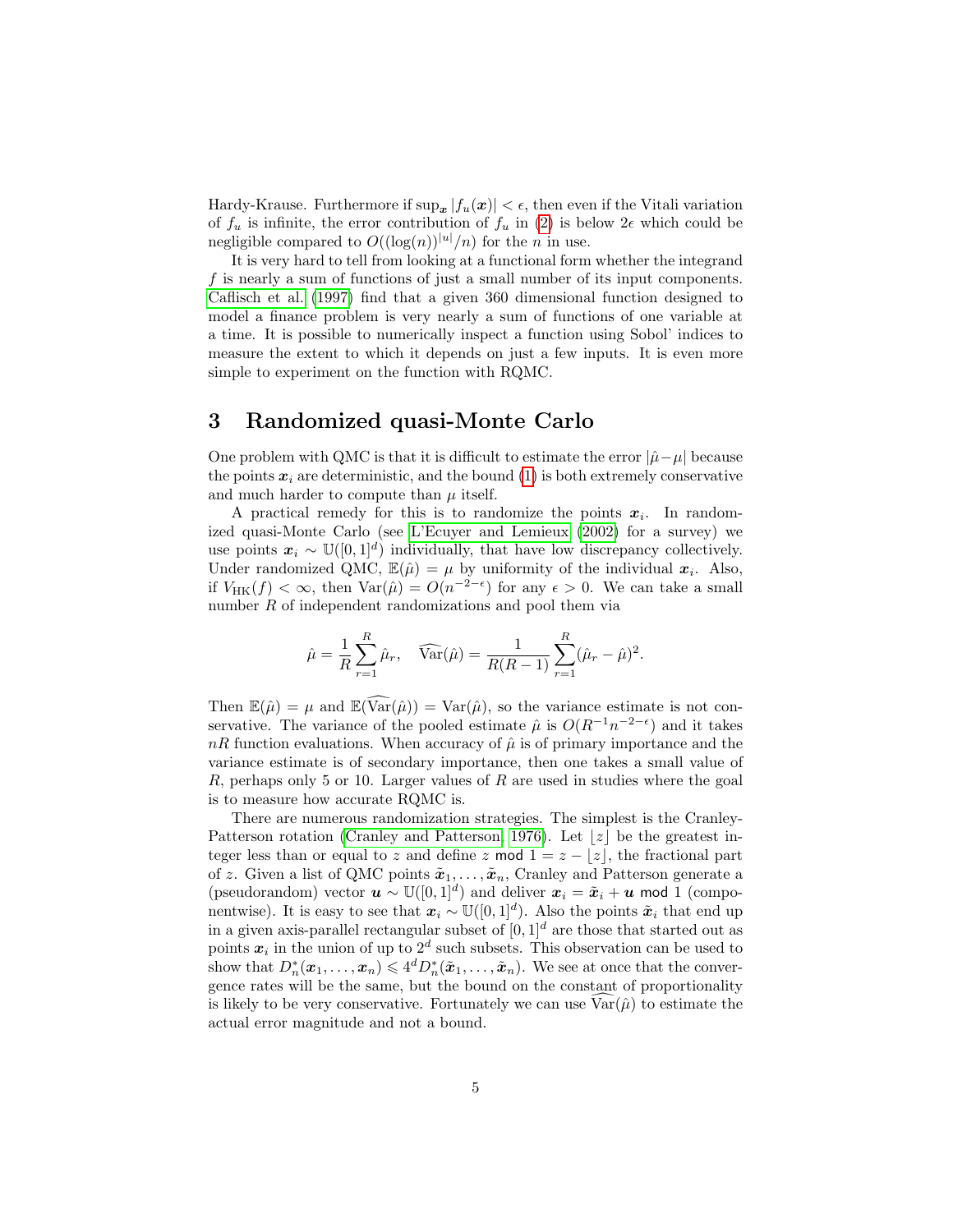Cranley-Patterson rotations are well suited to QMC methods known as lattice rules [\(Sloan and Joe, 1994\)](#page-23-6). A second major category of QMC methods use what are called digital constructions. For sampling  $[0, 1]^d$ , they include the Halton sequences as well as the  $(t, m, d)$ -nets on  $n = b^m$  points and the extensible  $(t, d)$ -sequences of [Niederreiter](#page-22-4) [\(1987\)](#page-22-4). The remaining parameter  $t \geq 0$  is a quality parameter. Smaller values indicate better equidistribution, though the range of possible values for  $t$  depends on  $b$ ,  $m$  and  $d$ . This class of methods includes the sequences of [Sobol'](#page-23-4) [\(1967\)](#page-23-4) and [Faure](#page-21-8) [\(1982\)](#page-21-8). Those algorithms generate observations  $\tilde{x}_{ij} = \sum_{\ell=1}^{\infty} \tilde{a}_{i,j}(\ell) b^{-\ell}$  for an integer base  $b \geq 2$  and digits  $\tilde{a} \in \{0, 1, \ldots, b-1\}$ . The digits are usually chosen via the algebra of finite fields to produce low discrepancy. Digit scrambling methods then replace digits  $\tilde{a}$  by values  $a = \pi(\tilde{a})$  where  $\pi$  is a random permutation of  $\{0, 1, \ldots, b-1\}$ . The permutation applied to  $\tilde{a}_{i,j}(\ell)$  may depend on j and  $\ell$  and even on the digits  $\tilde{a}_{i,j}(\ell')$  for  $\ell' < \ell$ . Numerous such permutation strategies are described in [Owen](#page-22-5) [\(2003\)](#page-22-5).

If there is a badly covered portion of  $[0,1]^d$ , then Cranley-Patterson rotations simply shift the problem elsewhere. Digit scrambling has the potential to improve upon QMC. A digit scrambling from [Owen](#page-22-6) [\(1995\)](#page-22-6) applied to  $(t, d)$ -nets in base b leads to a root mean squared error of  $O(n^{-3/2} \log(n)^{(d-1)/2})$  along a sequence of values  $n = \lambda b^m$  for  $1 \leq \lambda < b$  and  $m \geq 0$ , for smooth enough f. It suffices for the mixed partial derivatives of  $f$  taken at most once with respect to each component  $x_j$  to be in  $L^2$ . For any  $f \in L^2[0,1]^d$ ,  $Var(\hat{\mu}) = o(1/n)$ , so that the efficiency of RQMC versus MC increases to infinity with no smoothness assumptions on f. Furthermore  $\text{Var}(\hat{\mu}) \leq M\sigma^2/n$  where the constant M depends on t, d and b. For instance, if  $t = 0$  then  $M \leq \exp(1)$ . The logarithmic factors that might make the Koksma-Hlawka bound much larger than  $n^{-1/2}$  for feasible  $n$ , do not make these RQMC root mean squared errors greatly exceed  $n^{-1/2}$ .

#### <span id="page-5-0"></span>4 Halton sequences

Halton sequences [\(Halton, 1960\)](#page-22-7) presented here are easy to code and easy to understand. Some QMC methods work best with specially chosen sample sizes such as large prime numbers or powers of small prime numbers. Halton sequences can be used with any desired sample size. There may be no practical reason to require a richer set of sample sizes than, for example, powers of 2 [\(Sobol', 1998\)](#page-23-7). However, first time users may prefer powers of 10, or simply the ability to select any sample size they like.

We begin with radical inverse sequences, following the presentation in [Nieder](#page-22-8)[reiter](#page-22-8) [\(1992\)](#page-22-8). For integer  $i \geq 0$ , write  $i = \sum_{k=1}^{\infty} a_k(i) b^{k-1}$  for an integer base  $b \geq 2$  and digits  $a_k(i) \in \{0, 1, \ldots, b-1\}$ . Because i is finite, only finitely many  $a_k(i)$  are nonzero. Then the radical inverse function is

$$
\phi_b(i) = \sum_{k=1}^{\infty} a_k(i) b^{-k} \tag{4}
$$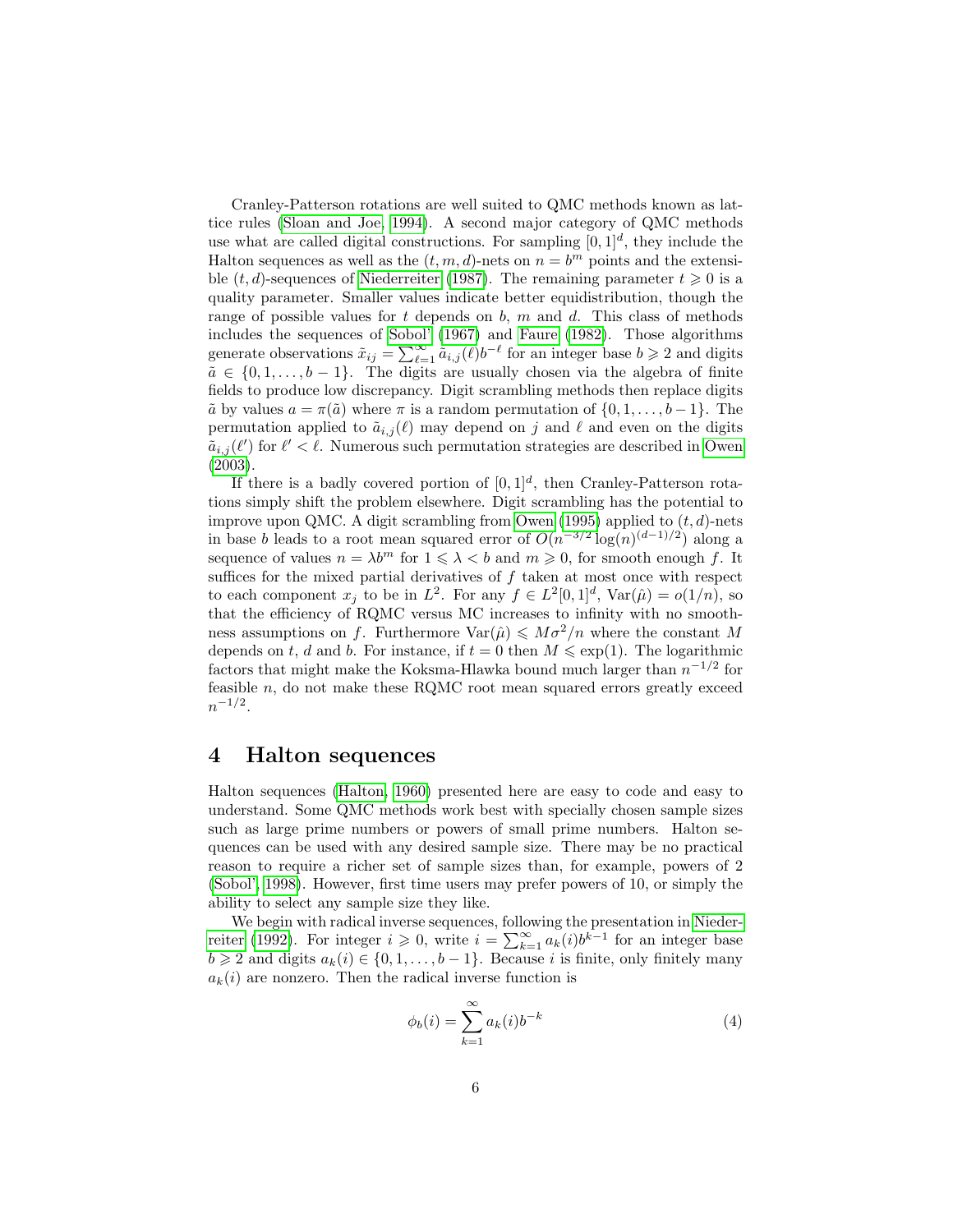| i              |        | $x_i$     |         |  |  |
|----------------|--------|-----------|---------|--|--|
| base 10        | base 2 | base 2    | base 10 |  |  |
| 0              | 0      | .0        | .0      |  |  |
| 1              | 1      | $\cdot$ 1 | .5      |  |  |
| $\overline{2}$ | 10     | .01       | .25     |  |  |
| 3              | 11     | .11       | .75     |  |  |
| $\overline{4}$ | 100    | .001      | .125    |  |  |
| 5              | 101    | .101      | .625    |  |  |
| 6              | 110    | .011      | .375    |  |  |
|                | 111    | .111      | .875    |  |  |

<span id="page-6-0"></span>Table 1: 8 consecutive points from the radical inverse sequence in base  $b = 2$ . The base 2 bits of i are reflected about the (binary) decimal point to get those of  $x_i$ .

which is also a finite sum.

For  $b = 2$ , the radical inverse sequence is due to [van der Corput](#page-23-8) [\(1935\)](#page-23-8). Eight points of the van der Corput construction are illustrated in Table [1.](#page-6-0) Integers i are converted to base 2 and then their digits are reflected about the base 2 'decimal' point, so for instance  $5 \rightarrow 101 \rightarrow 0.101 \rightarrow 0.625$  in base ten. We see that these eight points generate values  $\ell/8$  for  $\ell = 0, 1, \ldots, 7$ . The sequence is commonly started at 0, with  $x_i = \phi_2(i-1)$  for  $i = 1, ..., n$ . Then if  $n = 2^m$  we will have points  $\ell/n$  for  $\ell = 0, 1, \ldots, n - 1$ , known as a left endpoint rule [\(Davis](#page-21-1) [and Rabinowitz, 1984\)](#page-21-1).

Because integers alternate between odd and even, the van der Corput points alternate between  $[0, 1/2)$  and  $[1/2, 1)$ . More generally, for any  $2^r$  consecutive integers i, the points  $\phi_2(i)$  are stratified equally among intevals  $[k2^{-r}, (k+1)2^{-r})$ for  $k \in \{0, 1, ..., 2^r - 1\}$ , though not necessarily at the left endpoints. Of 100 consecutive points, the first 64 will be equally distributed among 64 nonoverlapping subintervals of length 1/64, the next 32 will be equally distributed among 32 intervals of length 1/32 and the last 4 will be stratified over 4 intervals of length  $1/4$ . The star discrepancy of n consecutive points in the van der Corput sequence is  $O(\log(n)/n)$ . Along the subsequence with  $n = 2^m$ , for  $m = 0, 1, 2, \ldots$ , the star discrepancy is  $O(1/n)$ .

The same idea for low discrepancy sampling of [0, 1] works for other integer bases, where it is known as the generalized van der Corput construction. The extension to  $[0, 1]^d$  was made by [Halton](#page-22-7) [\(1960\)](#page-22-7). The Halton sequence has

$$
\boldsymbol{x}_i = (\phi_{p_1}(i-1), \phi_{p_2}(i-1), \ldots, \phi_{p_d}(i-1))
$$

for different bases  $p_j$ , for  $i = 1, ..., n$ . Here  $p_j \geq 2$  must be relatively prime integers. Ordinarily  $p_j$  is simply the j'th prime number, and this is why we write  $p_j$  instead of  $b_j$ . The discrepancy of the Halton sequence is  $O(\log(n)^d/n)$ .

Figure [1](#page-7-0) compares the first 100 points of the Halton sequence in  $[0, 1]^2$  to 100 pseudorandom points. The Halton points show less tendency to form clumps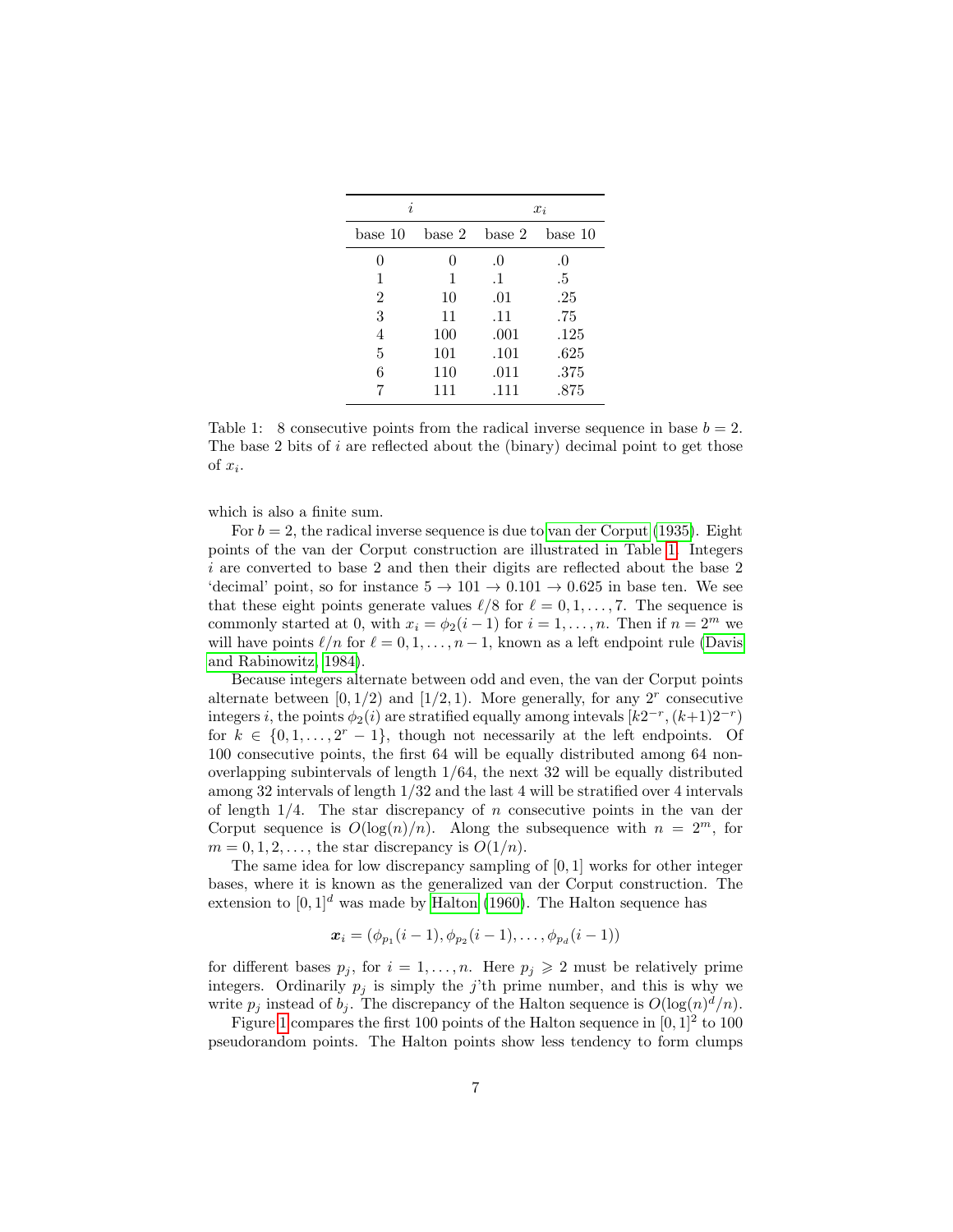

<span id="page-7-0"></span>Figure 1: The left panel shows the first 100 Halton points in  $[0, 1]^2$ . The right panel shows 100 pseudorandom points.

and leave voids than random points do.

Notice that the first Halton point is at  $(0,0)$  which can be problematic in some uses, such as transformations of  $\mathbb{U}[0,1]$  random variables to  $\mathcal{N}(0,1)$  random variables via  $\Phi^{-1}$ . The problem with  $x_1 = 0$  can easily be solved by starting the Halton sequence at some larger index, such as  $x_{ij} = \phi_{b_j}(N+i-1)$  for some large N. Also, in a randomized QMC setting with  $x_i \sim \mathbb{U}([0,1]^d)$  individually, points near the origin are not a much more severe problem under RQMC than they would be with MC.

For large values of  $d$  the Halton sequence has a problem. To take an extreme case, suppose that  $n < p_j$ . Then the first n points in the sequence are  $x_{ij} =$  $(i-1)/p_i$ . The first *n* points of  $(x_{ij}, x_{i,j+1})$  then lie along a diagonal line with slope  $p_j/p_{j+1} \doteq 1$  in the unit square. If *n* is a small multiple of  $p_{j+1}$  then the points lie within a small number of such parallel lines. A Cranley-Patterson rotation would simply move the line or lines to a random location in the square.

[Braaten and Weller](#page-21-9) [\(1979\)](#page-21-9) proposed a remedy to this striping problem. For  $i = \sum_{k=1}^{\infty} a_k(i,j) p_j^{k-1}$ , they replace

$$
x_{ij} = \sum_{k=1}^{\infty} a_k(i,j) p_j^{-k}
$$
 by  $\sum_{k=1}^{\infty} \pi_j(a_k(i,j)) p_j^{-k}$ 

for carefully chosen permutations  $\pi_j$  of  $\{0, 1, \ldots, p_j - 1\}$ . Their permutations have  $\pi_j(0) = 0$ . Because 0 is a fixed point in the permutation, only finitely many digits are needed when computing each  $x_{ij}$ . For each base  $p_j$  of interest, they chose  $\pi_j(k)$  in a greedy step by step fashion to minimize the discrepancy of their first  $k$  choices. Figure [2](#page-8-0) shows the first 100 Halton points in the 14'th and 15'th dimensions, along with the result of Braaten and Weller's scrambling, using permutations from their Table 1. We see that scrambling has broken up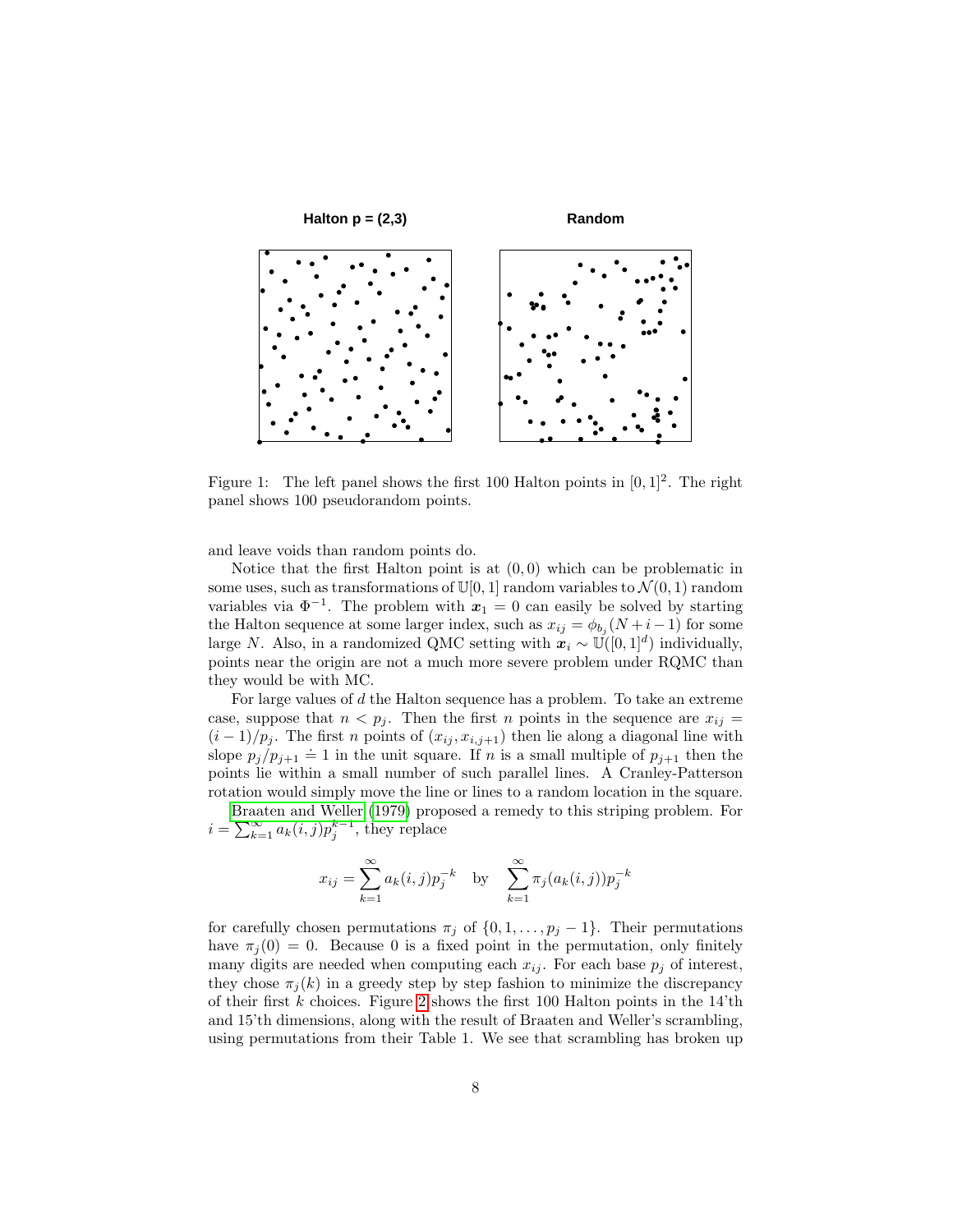

<span id="page-8-0"></span>Figure 2: The left panel shows the first 100 Halton points in  $[0,1]^2$  for  $p_{14} = 43$ and  $p_{15} = 47$ . The right panel shows 100 pseudorandom points.

the stripe pattern in the Halton points instead of shifting it to another location. There does appear to remain an artifact with too many points near the diagonal  $x_{i,14} + x_{i,15} = 1.$ 

[Faure](#page-21-10) [\(1992\)](#page-21-10) presented an algorithm for choosing permutations  $\pi$  that have relatively good discrepancy properties compared to other permutations especially the identity permutation. Further permutations have been selected by [Tuffin](#page-23-9) [\(1998\)](#page-23-9) as well as [Vandewoestyne and Cools](#page-23-10) [\(2006\)](#page-23-10) who develop permutations with small mean squared discrepancy and give a thorough survey of permutation choices. [Chi et al.](#page-21-11) [\(2005\)](#page-21-11) conduct a search for random linear permutations of the form  $\pi(a) = a \times b_j$  mod  $p_j$  for strategically chosen  $b_i \in \{1, 2, \ldots, p_i - 1\}$ . [Faure and Lemieux](#page-21-6) [\(2009\)](#page-21-6) provide Matousek-style linear scrambles of Halton sequences. Their scrambles are deterministic and have 0 as a fixed point.

Deterministic scrambles will not suit our present purpose because we want to support replication based error assessment. [Okten et al.](#page-22-9)  $(2012)$  investigate numerous deterministic scrambling methods and exhibit conspicuous sampling artifacts in several of them. They then advocate choosing the permutation  $\pi_i$ uniformly at random from the  $p_i$ ! permutations. It appears that they include cases with  $\pi_i (0) \neq 0$ . Their Figure 3 shows that even for  $p_{173} = 1031$  and  $p_{174} = 1033$  there appear to be no serious sampling artifacts for  $n = 500$ .

[Wang and Hickernell](#page-23-2) [\(2000\)](#page-23-2) present an ingenious randomization strategy for Halton sequences. They choose a point  $\mathbf{u} \sim \mathbb{U}([0,1]^d)$ . Then writing  $u_j \doteq$  $\sum_{k=1}^{K} a_k p_j^{-k}$  there is an index  $N = N_j = \sum_{k=1}^{k} a_k p_j^{k-1}$ , they deliver a stream of  $x_{ij} = \phi_{p_j}(N_j + i - 1)$  for  $i \geq 1$ . They do not have to actually construct  $N_j$ since the generalized van der Corput points can be computed recursively uing the von Neumann-Kakutani transformation depicted in Figure [3.](#page-9-0) Incidentally, it is interesting that the generalized van der Corput sequences in the Halton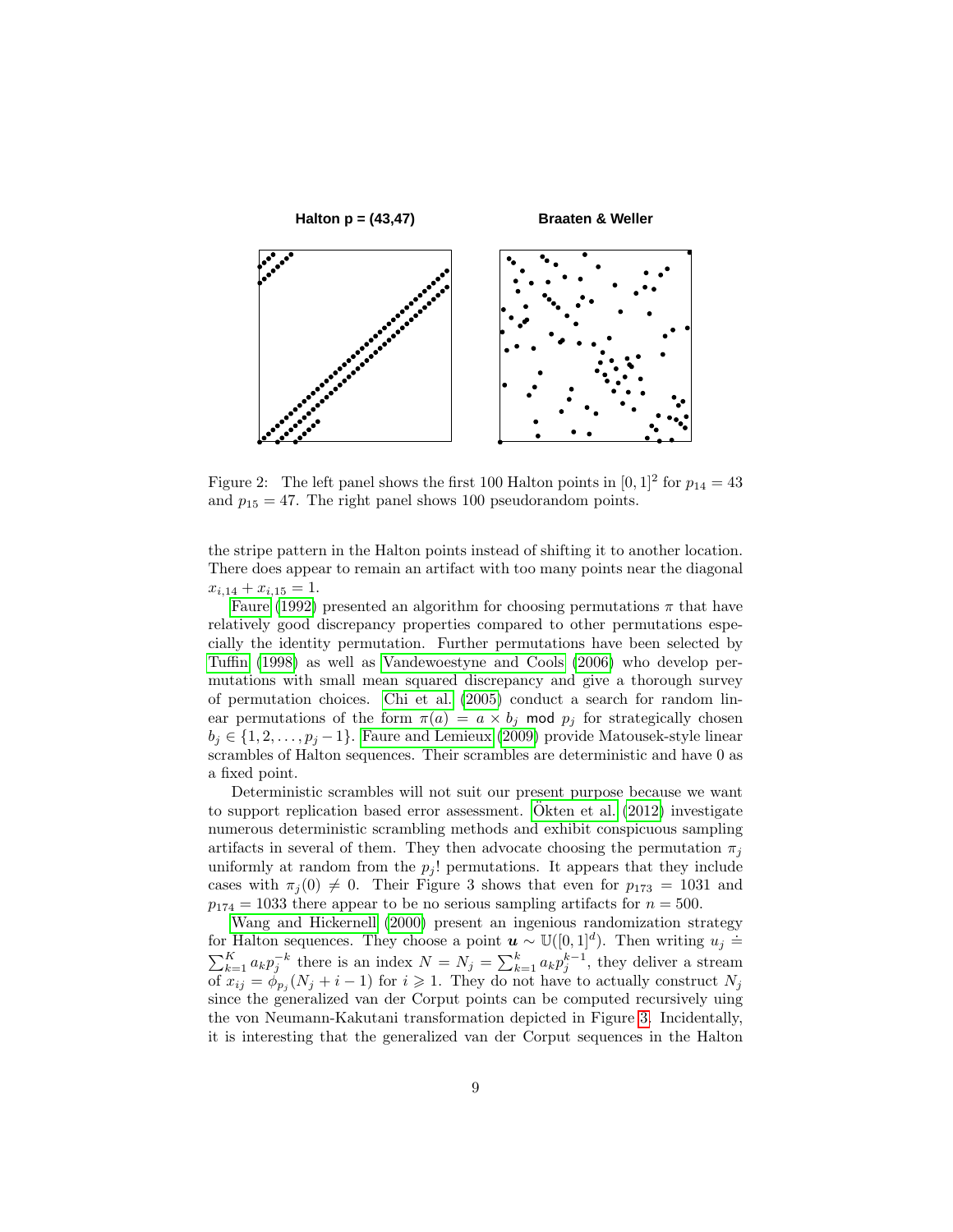

<span id="page-9-0"></span>Figure 3: The left panel shows  $\phi_2(i+1)$  as a function of  $\phi_2(i)$  for  $i \geq 0$ . The right panel shows  $\phi_3(i + 1)$  versus  $\phi_3(i)$ . These are von Neumann-Kakutani transformations of  $[0, 1]$  to  $[0, 1]$ .

sequence can all be started at different  $N_j$  if so desired. Unfortunately, the random start Halton approach also produces stripes as Figure 1 of [Chi et al.](#page-21-11) [\(2005\)](#page-21-11) shows for  $n = 512$  points using primes  $p_{13} = 41$  and  $p_{14} = 43$ .

A strategy based on a single random permutation  $\pi_i$  for all the bits in  $x_{ij}$ will not suit our purposes. For instance, with  $p_1 = 2$ , there are only two different permutations  $(0, 1)$  and  $(1, 0)$ . In a *d* dimensional problem there are  $\prod_{j=1}^{d} p_j!$ different permutations, which might seem to be enough, except that having only two different permutations for the first component will be a severe limitation when we employ  $R > 2$  replicates. For any i, the only two possible values for  $x_{i1}$  sum to binary  $0.11111 \cdots = 1$ . As a result, this strategy would not deliver  $x_i \sim \mathbb{U}([0,1]^d)$  upon which RQMC is based.

The points we use are formed by

<span id="page-9-1"></span>
$$
x_{ij} = \sum_{k=1}^{\infty} \pi_{j,k}(a_k(i,j)) p_j^{-k}
$$
 (5)

where  $\pi_{i,k}$  are independent random permutations, each uniformly distributed over all  $p_i$ ! possibilities. This is one of the methods that [Wang and Hickernell](#page-23-2) [\(2000\)](#page-23-2) included in their numerical comparisons. It usually had greater efficiency in their higher dimensional simulations (dimensions 10, 20 and 50 from Tables 2, 3 and 4) than the random start method had, though random start did better for dimension 5 (their Table 1).

It is clear from equation [\(5\)](#page-9-1) that individually  $x_{ij} \sim \mathbb{U}([0,1])$ . Also, if  $j \neq j'$ then  $x_{ij}$  and  $x_{i'j'}$  have no permutations in common and hence are independent, whether or not  $i = i'$ . It then follows that  $x_i \sim \mathbb{U}([0,1]^d)$ . Equation [\(5\)](#page-9-1) involves an infinite number of digits for each  $x_{ij}$  because  $\pi_{j,k}(0)$  is not necessarily 0. In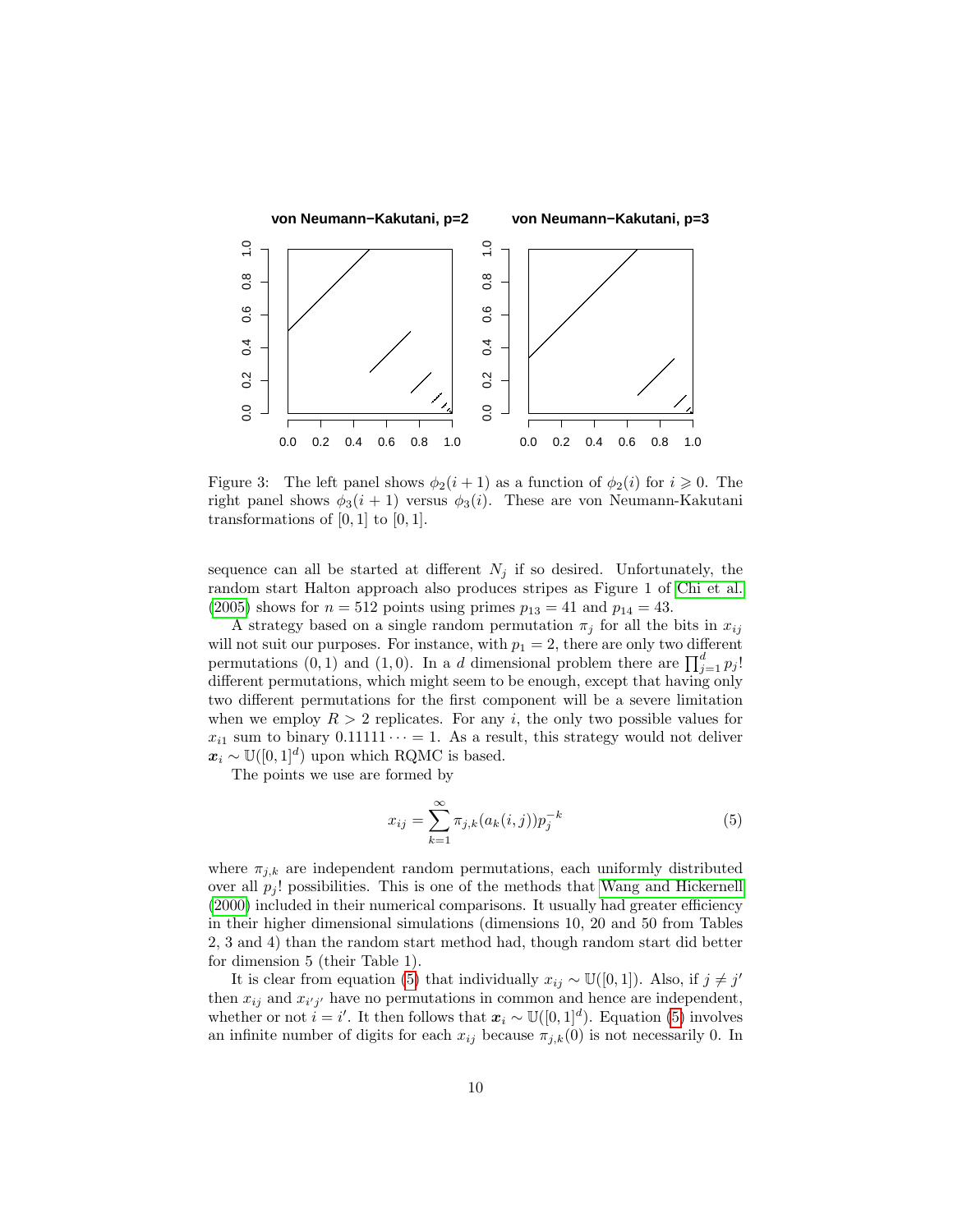

Figure 4: The left panel shows the first 100 Halton points in  $[0,1]^2$  for  $p_1 = 2$ and  $p_2 = 3$  after permutation via [\(5\)](#page-9-1). The right panel has the same points for  $p_{14} = 43$  and  $p_{15} = 47$ .

floating point arithmetic one can stop adding digits to  $x_{ij}$  when  $1.0 - p_j^k < 1.0$ no longer evaluates to true.

# <span id="page-10-0"></span>5 Design considerations

The scrambling algorithm is illustrated in the pseudo-code of Algorithm [1.](#page-11-0) The rhalton function iterates over indices of the columns, invoking Algorithm [1](#page-11-0) on a set of indices given the j'th prime  $p_j$  for the j'th dimension. It also keeps track of random seeds and lets the user extend the output to more rows and/or more columns. The greatest amount of R code in the Appendix is the function nthprime which returns the  $n<sup>th</sup>$  prime from a list of 1000 primes stored in the function.

If one wants to extend the function to an indefinitely large number of primes, then one use the sieve of Eratosthenes or Atkin's sieve on integers up to some maximum  $D$ . The numbers R package [\(Borchers, 2017\)](#page-21-12) has a function atkin sieve to do this. It remains to choose  $D$ . From [Rosser](#page-23-11) [\(1941\)](#page-23-11) we know that d'th prime is no larger than  $D = d \log(d) + d \log(\log(d))$  if  $6 \leq d \leq \exp(95) = 1.81 \times 10^{41}$ . This would remove the need to store a list of primes and Rosser's result extends well beyond the practically relevant range of dimensions. Our implementation caps  $d_0 + d$  at 1000 because diminishing gains are expected for larger dimensions and using a list means there are no package dependencies for rhalton.

Next we give a summary of the design considerations in this code. First, the baseline QMC methods was chosen to be digital instead of an integration lattice. Integration lattices require a search for suitable parameter values. While that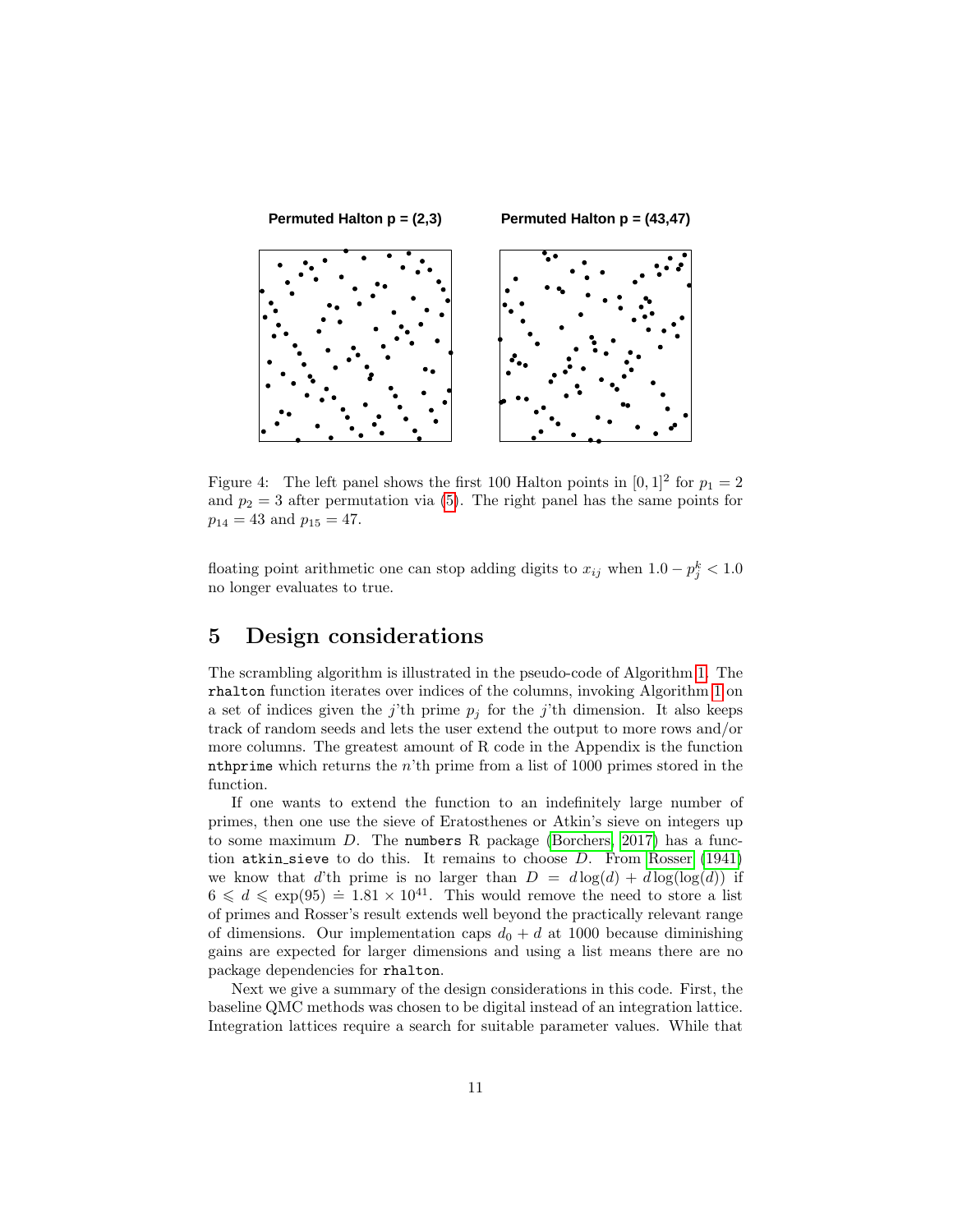<span id="page-11-0"></span>Algorithm 1 Randomized van der Corput

```
b2r \leftarrow 1/bans \leftarrow ind \times 0
res \leftarrow indwhile 1 - b2r < 1 do
   dig ← res mod b
   \pi \leftarrow uniform random permutation of \{0, 1, \ldots, b-1\}pdig \leftarrow \pi(dig)
   ans \leftarrow ans + pdig \times b2r
   b2r \leftarrow b2r / bres \leftarrow (res - dig) / bend while
return ans
```
NB: Input is a vector ind of non-negative integer indices and a prime base  $b \geqslant 2$ . The while loop terminates in floating point arithmetic. If numbers are represented some other way (e.g., rational numbers), terminate when  $b2r < \varepsilon$ for a small  $\varepsilon$  such as  $10^{-16}$ .

provides a way to tune them to a specific problem it also places a burden on the user to know how to tune them.

It is likely that the most accurate digital point sets are  $(t, m, d)$ -nets, or for smoother integrands, higher order digital nets [Dick](#page-21-13) [\(2011\)](#page-21-13). Those constructions are best used with sample sizes of the form  $n = p<sup>m</sup>$  for prime numbers p. The Halton sequence by contrast is less sensitive to special sample sizes. Also, it can be applied in any dimension d.

The best variance for scrambled digital nets comes from the nested uniform scramble introduced in [Owen](#page-22-6) [\(1995\)](#page-22-6) or from a partial derandomization of them due to Matoušek  $(1998)$ . Matousek's random linear scrambles are used in the R package qrng of [Hofert and Lemieux](#page-22-0) [\(2016\)](#page-22-0). For those scrambles, the permutation applied to digit  $a_{i,j}(\ell)$  depends on  $a_{i,j'}(\ell)$  for all  $j' < j$ . Random linear scrambles require much less additional storage and bookkeeping than nested uniform ones do. Even with that derandomization it remains complicated to extend a prior simulation to increased n or  $d$ . The scramble in  $(5)$  is simpler to use.

The appendix has code for an R function rhalton. The most basic usage is rhalton(n,d) which yields an  $n \times d$  matrix X with i'th row  $x_i \in [0, 1]^d$  of a Halton sequence. If f is a function on  $[0,1]^d$  then mean( apply(rhalton(n,d), **1,f)** provides an RQMC estimate of  $\mu = \int_{[0,1]^d} f(x) dx$ . Figure [5](#page-12-0) shows an R code snippet that provides replicated RQMC points. It returns an estimate and standard error of

#### [1] 1.016707e+02 7.419982e-03

where the true integral is  $20^2/4 + 20/12 = 101.6667$ , about 0.5 standard errors below the estimate.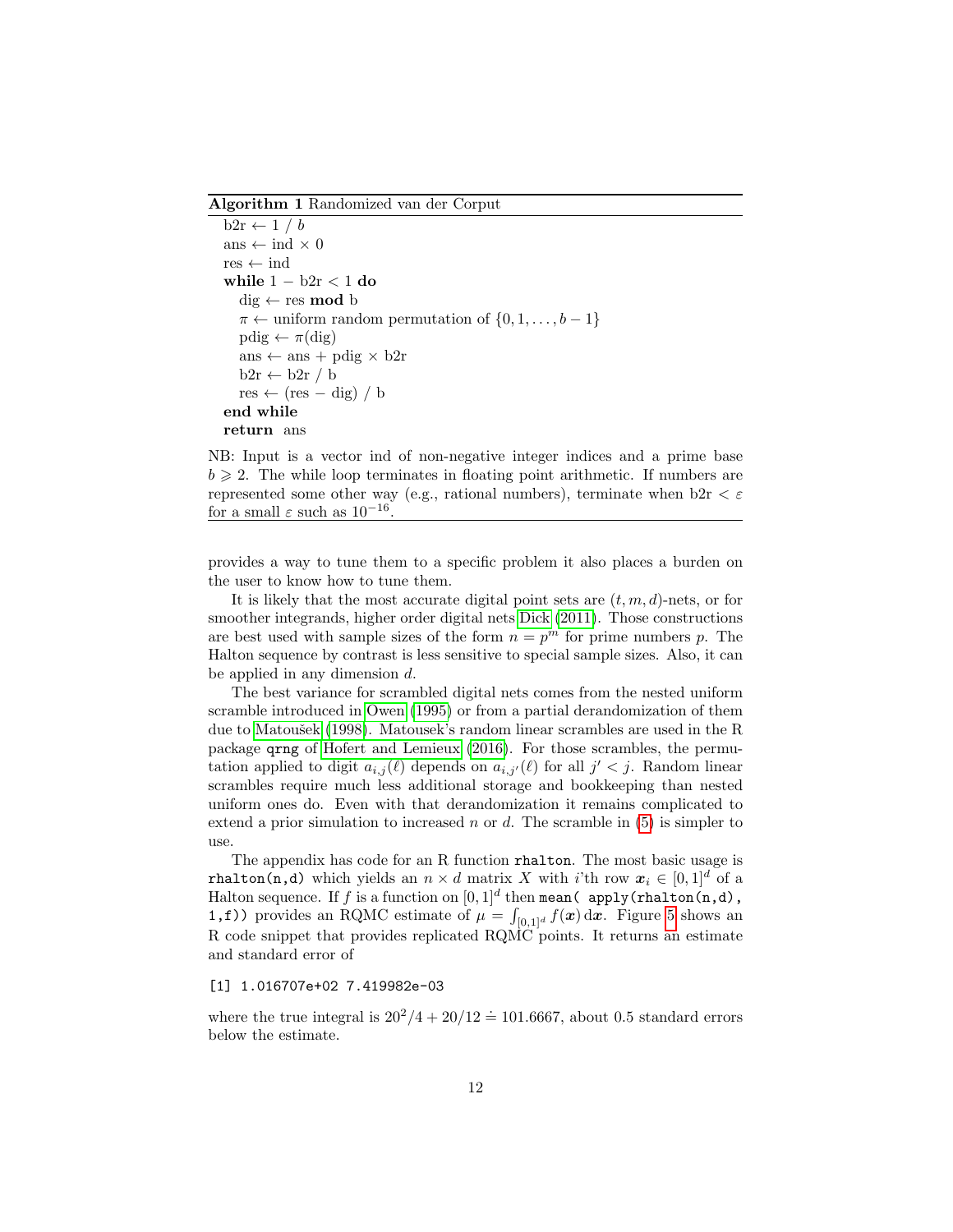```
f \leq function(v){sum(v)^2} # Example function that is easy for RMQC
R <- 10
n <- 5000
p \leftarrow 20stride <- 1000 # Or replace 1000 by nthprime(0,getlength=TRUE)
muvec \leq rep(0,R)for( r in 1:R ){
  x \leftarrow \text{rhalten}(n, p, \text{singleseed} = r * \text{stride})muvec[r] <- mean( apply( x, 1, f))
}
mu <- mean(muvec)
se <- sqrt(var(muvec)/R)
print(c(mu,se))
```
<span id="page-12-0"></span>Figure 5: Example of replication with rhalton. It estimates  $\mu = \int_{[0,1]^p} f(\boldsymbol{x}) \, \mathrm{d}\boldsymbol{x}$ for  $p = 20$  using  $R = 10$  replicates of  $n = 5000$  points. The initial seeds are separated by a 'stride' that is larger than the integrand's dimension to prevent overlap.

Setting the seed as in the snippet of Figure [5](#page-12-0) makes it easier to do reproducible research. A second goal for the user might be to extend a computation later to larger values of n and/or d. To each integer value  $s \geq 0$  of the argument singleseed the scrambled Halton sequence is a matrix  $\mathcal{X}^{(s)}$  of values  $\mathcal{X}^{(s)}_{ij}$  for  $1 \leqslant i < \infty$  and  $1 \leqslant j < \infty$ . Calling rhalton(n,d,n0,d0,singleseed=s) will return an  $n \times d$  matrix X with elements  $X_{ij} = \mathcal{X}_{n_0}^{(s)}$  $n_{0}^{(s)}$  for indices  $i = 1, \ldots, n$ and  $j = 1, \ldots, d$ . Notice that  $n_0$  is the number of rows you have already and the first delivered new point will be the  $n_0 + 1$ 'st one of  $\mathcal{X}^{(s)}$ . Similarly  $d_0$  is the number of columns you have already and the first delivered new variable will be the  $d_0 + 1$ 'st one. The rhalton code has a fixed list of prime numbers. It is necessary to have  $d_0 + d$  at most equal to the size of that list (presently 1000). If more columns are needed, then the user can increase the length of the list of prime numbers.

Figure [6](#page-13-1) shows how to extend the output of rhalton. The first call to rhalton generates  $n = 3$  points in  $d = 4$  dimensions. The next call generates  $n = 5$  points in  $d = 4$  dimensions. Because the seed vector is the same, the first three rows of the second result contain the first result. To just get the two new rows after the third, the next example sets  $n_0 = 3$ . The next call shows how to extend the matrix to get two new columns including the first ones and the final call shows how to get just the two new columns by setting  $d = 2$  and  $d_0 = 4$ .

Columns 1 and 3 of the output matrices in Figure [6](#page-13-1) have a striking pattern of common digits in their base 10 representation. This arises because the first and third prime numbers are divisors of 10. The first two values in column one have the same second digit, the first four have the same third digit, the first eight have the same fourth digit and so on. That pattern would not arise in a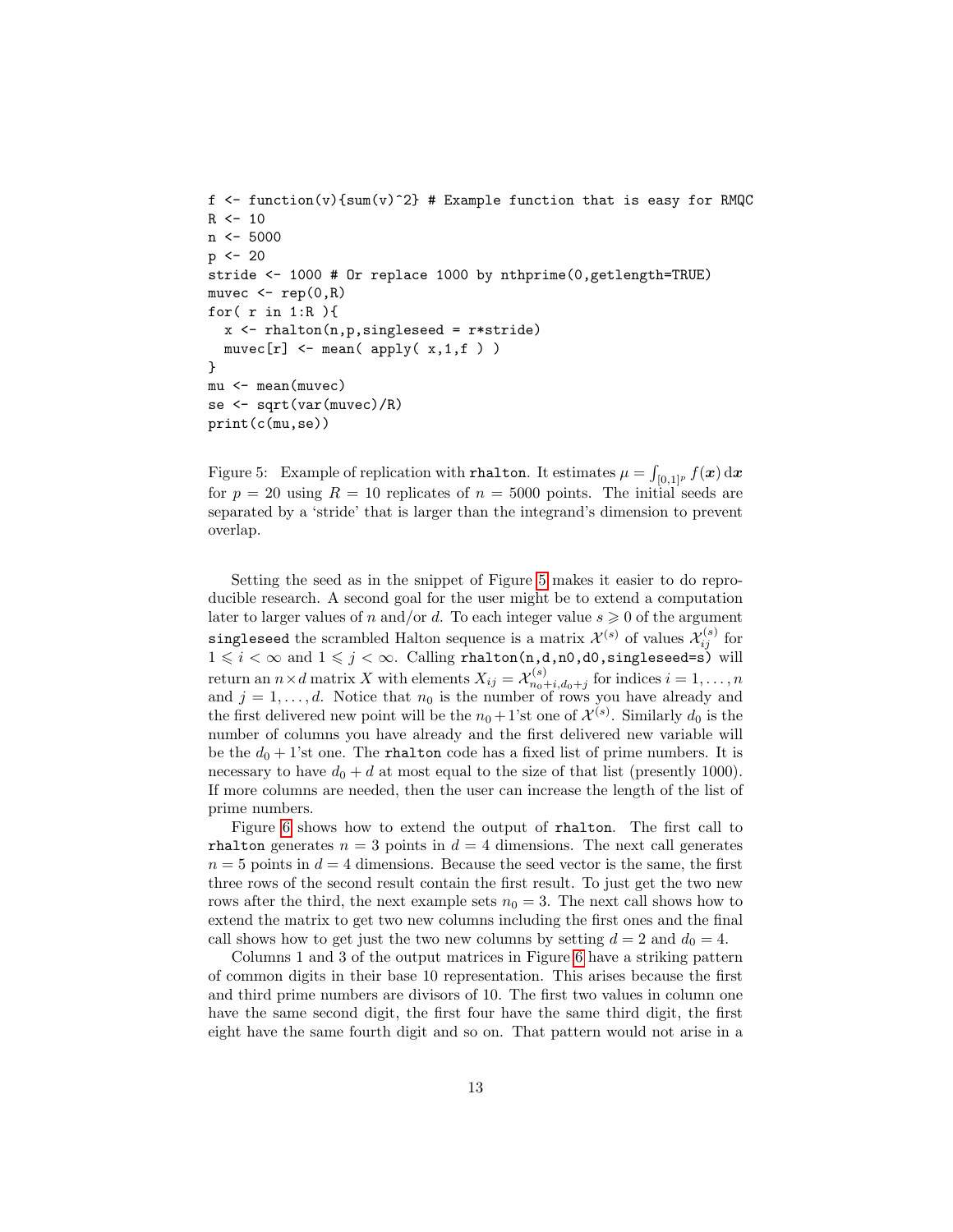```
> rhalton(3,4,singleseed=1) \qquad # First example matrix
         [0,1] [0,2] [0,3] [0,4][1,] 0.3581924 0.02400209 0.142928 0.7024411
[2,] 0.8581924 0.35733543 0.742928 0.1310125
[3,] 0.1081924 0.69066876 0.342928 0.2738697
> rhalton(5,4,singleseed=1) \qquad # Two more rows of the example
         [0,1] [0,2] [0,3] [0,4][1,] 0.3581924 0.02400209 0.142928 0.7024411
[2,] 0.8581924 0.35733543 0.742928 0.1310125
[3,] 0.1081924 0.69066876 0.342928 0.2738697
[4,] 0.6081924 0.13511320 0.942928 0.9881554
[5,] 0.4831924 0.46844654 0.542928 0.4167268
> rhalton(2,4,n0=3,singleseed=1) # Just the two new rows
         [,1] [,2] [,3] [,4]
[1,] 0.6081924 0.1351132 0.942928 0.9881554
[2,] 0.4831924 0.4684465 0.542928 0.4167268
> rhalton(3,6,singleseed=1) # Two more columns
         [0,1] [0,2] [0,3] [0,4] [0,5] [0,6][1,] 0.3581924 0.02400209 0.142928 0.7024411 0.2247080 0.5583664
[2,] 0.8581924 0.35733543 0.742928 0.1310125 0.5883443 0.8660587
[3,] 0.1081924 0.69066876 0.342928 0.2738697 0.7701625 0.1737510
> rhalton(3,2,d0=4,singleseed=1) # Just the new columns
         [,1] [,2][1,] 0.2247080 0.5583664
[2,] 0.5883443 0.8660587
[3,] 0.7701625 0.1737510
```
<span id="page-13-1"></span>Figure 6: Extending rhalton to larger n and/or d, as described in the text.

nested uniform scramble.

The default seeding uses the random seed  $s + j - 1$  for column j of  $\mathcal{X}^{(s)}$ . That is, the user supplied seed is for column 1 and all others are keyed off of that. If the user does not want to employ consecutive random seeds for different dimensions then it is possible to supply instead a parameter called seedvector containing seeds  $s_j$  for  $j = 1, ..., d_0 + d$ . It is not enough for the user to supply only d seeds when  $d_0 > 0$ . This design choice is meant to prevent an accidental misusage in which some single seed  $s_i$  is used for both dimension j and  $d_0 + j$ .

## <span id="page-13-0"></span>6 Illustration

Here we illustrate the accuracy of scrambled Halton sequences through some numerical examples. Sometimes additive functions are used to test numerical integration, but such functions are far too simplistic for QMC. More commonly product functions are used. Product functions are prone to have a coefficient of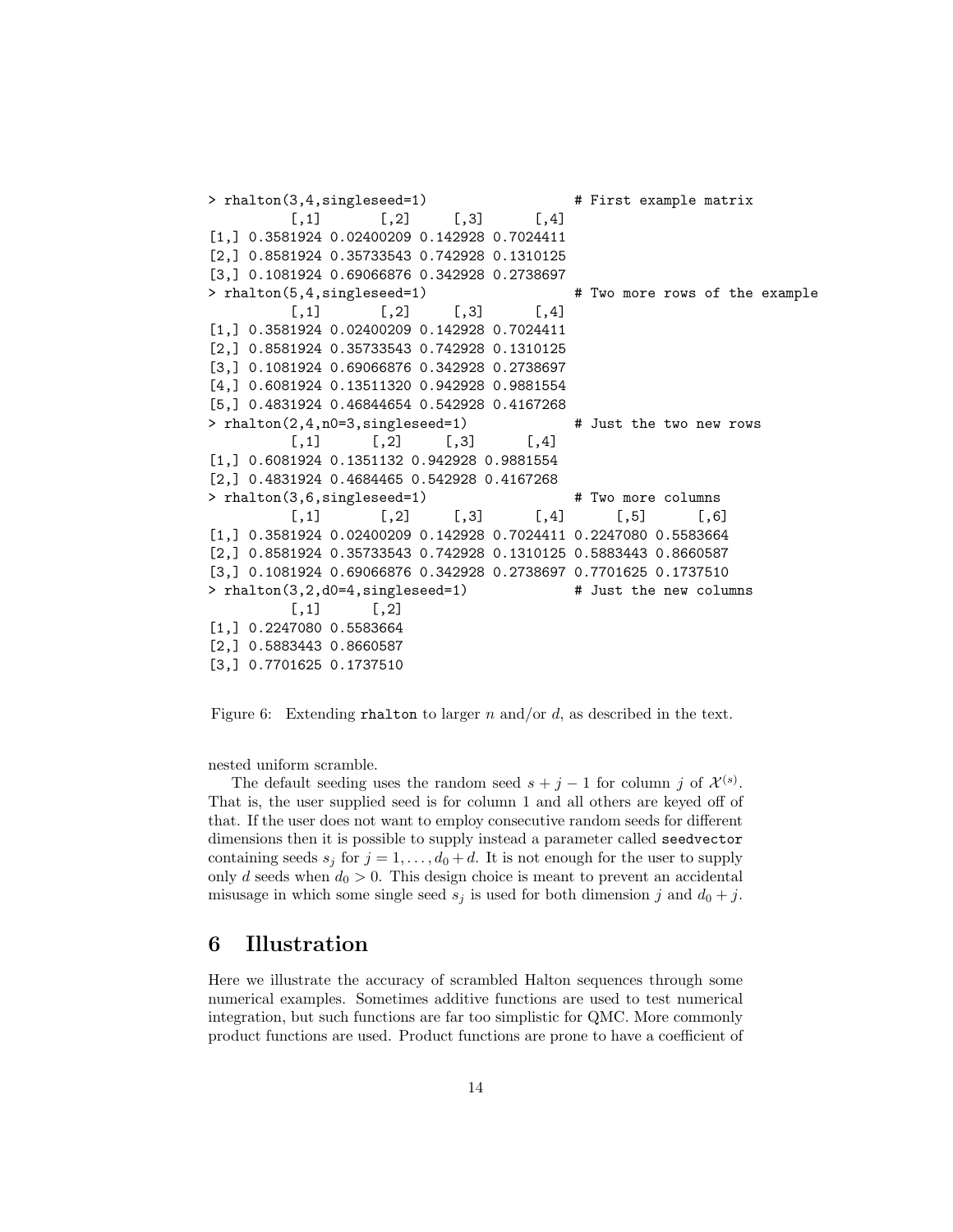variation that grows exponentially with dimension. For this section, we choose some integrands over  $[0,1]^d$  that resemble quantities one sees in statistical applications and for which d can naturally vary.

These integrands are of the form

$$
f_k(\boldsymbol{x}) = g_k\Big(\frac{1}{\sqrt{d}}\sum_{j=1}^d \Phi^{-1}(x_j)\Big)
$$

for functions  $g_k$  given below. The argument to  $g_k$  has a  $\mathcal{N}(0,1)$  distribution which makes it easier to study properties of the integration problem. The specific functions we choose are

$$
g_1(z) = \Phi(z+1)
$$
,  $g_2(z) = 1_{z+1\geq 0}$ ,  $g_3(z) = \max(z+1,0)$  and  $g_4(z) = 1_{z<\Phi^{-1}(0.001)}$ .

Integrand  $f_1$  is designed to make it easy for QMC to improve on MC. It is very smooth. The  $+1$  inside  $\Phi$  is there so that this test function will not be antisymmetric. Some QMC algorithms incorporate antithetic sampling and they would be exact for  $g(z) = \Phi(z)$  by symmetry instead of by equidistribution. Next,  $V_{HK}(f_2) = \infty$  for  $d \ge 2$ . Yet in an ANOVA decomposition of  $f_2$  the lower order terms will dominate [\(Griebel et al., 2010\)](#page-22-11), and they will be better behaved. For instance, only the full  $d$  dimensional interaction will be discontinous, the others will be smoother by integration. Next,  $V_{HK}(f_3) = \infty$  for  $d \geq 3$ , though it should also enjoy the good projecton property from [Griebel et al.](#page-22-11) [\(2010\)](#page-22-11). We can reasonably expect it to be more difficult than  $f_1$  but easier to handle than  $f_2$ . Integrand  $f_4$  describes a rare event, and it is included to show QMC failing to bring much improvement. QMC is not designed for rare events; importance sampling is required, though it can be combined with (R)QMC [\(Aistleitner and](#page-20-0) [Dick, 2014\)](#page-20-0).

Each integral was estimated using randomized Halton points for a range of dimensions and sample sizes n. The true mean and variance of  $f_k$  are  $\mu_k =$  $\mathbb{E}(g_k(z))$  and  $\sigma_k^2 = \text{Var}(g_k(z))$ , respectively, for  $z \sim \mathcal{N}(0, 1)$ , and these can be very accurately found by applying  $\Phi^{-1}$  to a midpoint rule on  $10^7$  points in [0, 1]. The points in replicate r were  $\mathbf{x}_i^{(r)} \in [0,1]^d$ . We estimate the MSE for integrand  $k$  by

$$
\widehat{\text{MSE}}_k = \frac{1}{R} \sum_{r=1}^R (\hat{\mu}_{k,r} - \mu_k)^2, \quad \hat{\mu}_{k,r} = \frac{1}{n} \sum_{i=1}^n f_k(\boldsymbol{x}_i^{(r)})
$$

We also retain the sample variance of the squared errors  $(\hat{\mu}_{k,r} - \hat{\mu}_k)^2$  for  $r =$  $1, \ldots, R$ . Those sample variances enable an estimate of  $\text{Var}(\text{MSE}_k)$ . We suppress the dependence on n and d of  $MSE_k$  and  $MSE_k$ .

The efficiency of RQMC to MC is estimated by  $(\sigma_k^2/n)/\widehat{\text{MSE}}$ . The uncertainty in MSE is judged by lower and upper limits

$$
\frac{\sigma_k^2/n}{\widehat{\text{MSE}} + 2\sqrt{\widehat{\text{Var}}(\widehat{\text{MSE}})/R}}, \quad \text{and} \quad \frac{\sigma_k^2/n}{\widehat{\text{MSE}} - 2\sqrt{\widehat{\text{Var}}(\widehat{\text{MSE}})/R}}.
$$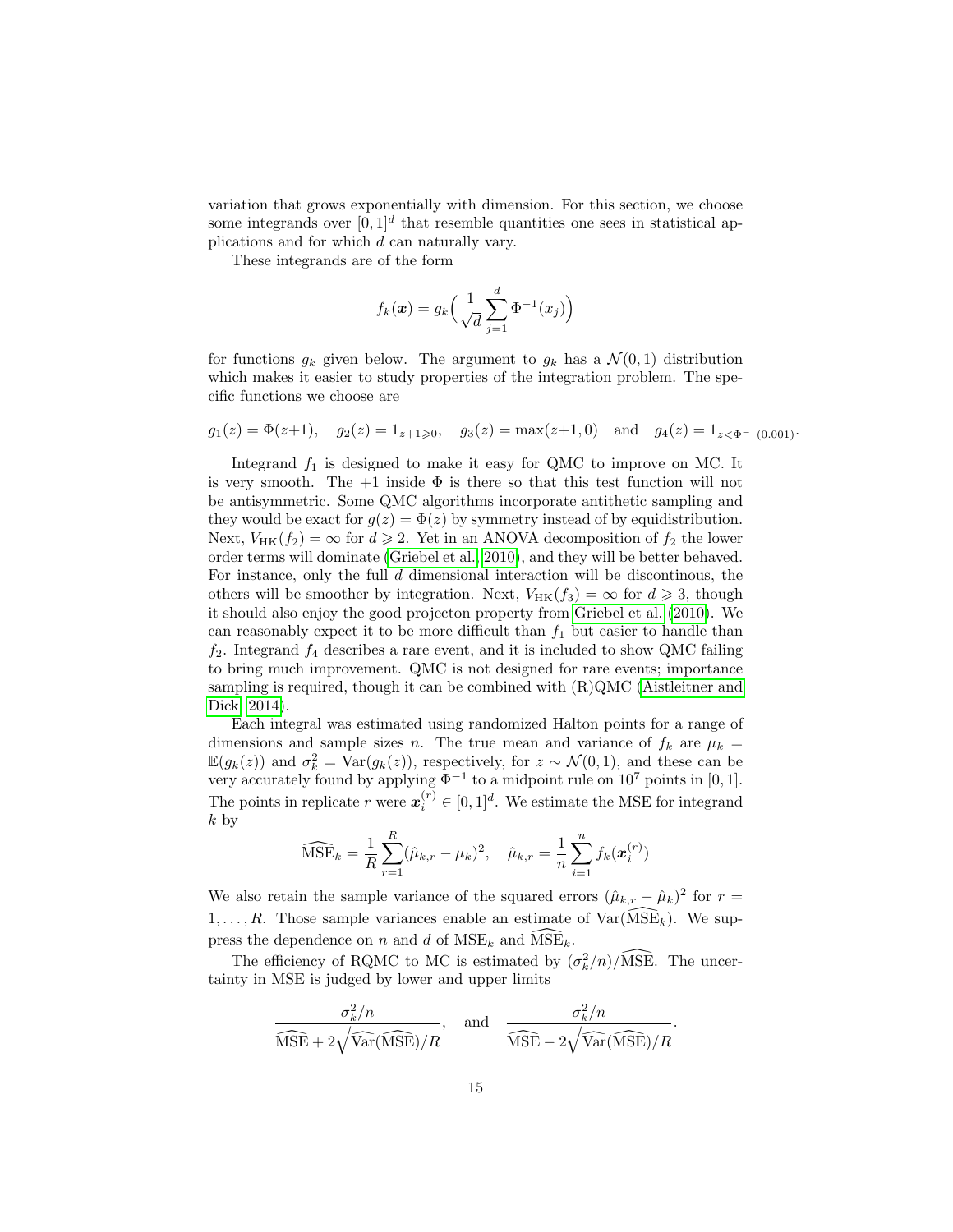**QMC / MC efficiency vs dimension**



<span id="page-15-0"></span>Figure 7: RQMC efficiency for function  $f_1$  based on  $R = 100$  repetitions. Top to bottom  $n = 10^5, 10^4, 10^3, 10^2$ .

The number  $R$  of replications and the sample sizes used varied with the difficulty of the case. Figures [7,](#page-15-0) [8](#page-16-0) and [9](#page-16-1) show RQMC efficiency with uncertainty bands for  $f_1$ ,  $f_2$  and  $f_3$ . They are based on  $R = 100$  repetitions and n from 100 to [10](#page-17-0),000 by factors of 10. Figure 10 shows shows the rare event integrand  $f_4$ with  $R = 300$  replications and n from 10,000 to 1,000,000 by factors of 10.

In Figure [7](#page-15-0) we see dramatic efficiency gains versus Monte Carlo. As the sample size grows by 10-fold the efficiency grows also by about 10-fold, when d is small, consistent with a theoretically anticipated MSE of  $O(n^{-2+\epsilon})$ . The efficiency decreases with dimension and by  $d = 50$  the efficiency no longer looks to be proportional to  $n$ , but it is still quite large, e.g., over 100 for the largest sample size.

Figure [8](#page-16-0) has a discontinuous integrand. Already by  $d = 10$  the efficencies are not much greater than 1. The bands around the estimates begin to overlap considerably as they must if all of the efficiencies are getting closer to 1.

Although the integrand  $f_3$  has infinite variation for  $d \geq 3$ , the efficiencies in Figure [9](#page-16-1) are stilll very large and grow with sample size. The smoothing effect from [Griebel et al.](#page-22-11) [\(2010\)](#page-22-11) appears to apply much more strongly to  $f_3$  than to  $f_2$ .

The integrand  $f_4$  is both discontinuous and describes a rare event with  $10^{-3}$ probability. Larger sample sizes and more repetitions and fewer dimensions were used. We see an efficiency gain but it diminishes rapidly with dimension.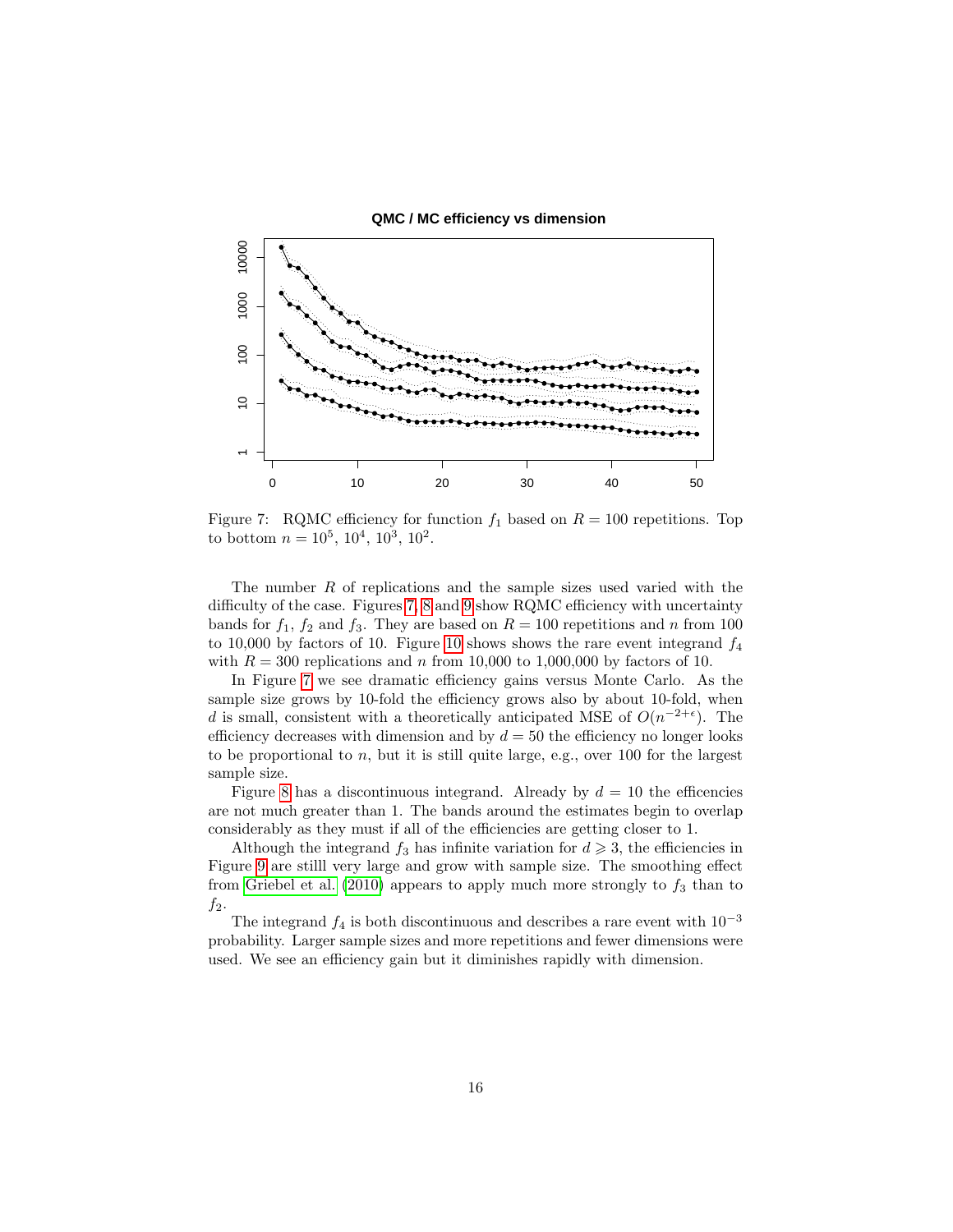

**QMC / MC efficiency vs dimension**

<span id="page-16-0"></span>Figure 8: RQMC efficiency for function  $f_2$  based on  $R = 100$  repetitions. Top to bottom  $n = 10^5, 10^4, 10^3, 10^2$ .



<span id="page-16-1"></span>Figure 9: RQMC efficiency for function  $f_3$  based on  $R = 100$  repetitions. Top to bottom  $n = 10^5, 10^4, 10^3, 10^2$ .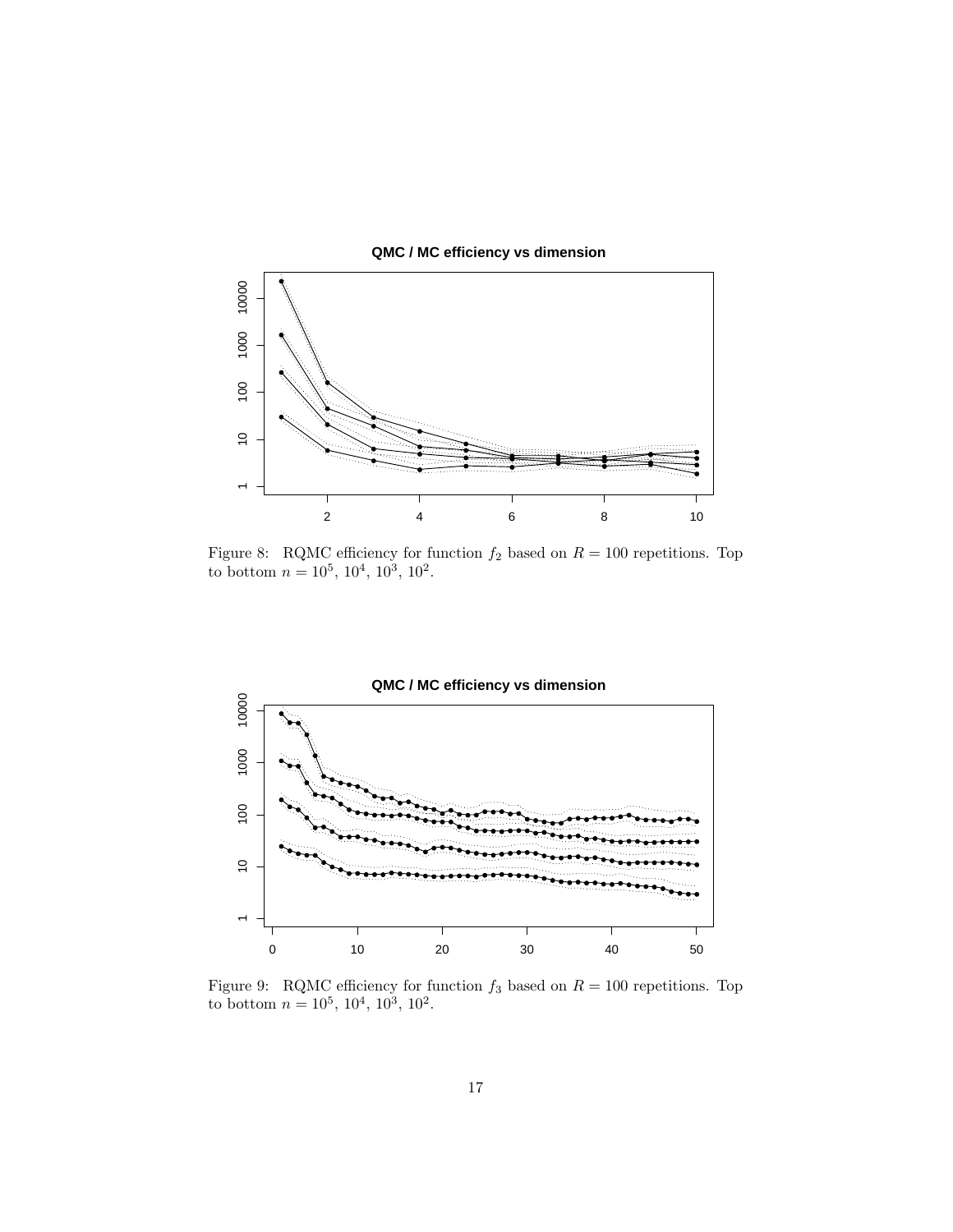**QMC / MC efficiency vs dimension**



<span id="page-17-0"></span>Figure 10: RQMC efficiency for function  $f_4$  based on  $R = 300$  repetitions. Top to bottom  $n = 10^6, 10^5, 10^4$ .

#### 6.1 Mean dimension

Here we use the functional ANOVA of [Hoeffding](#page-22-1) [\(1948\)](#page-22-1) and [Sobol'](#page-23-4) [\(1967\)](#page-23-4). Let the function f have functional ANOVA decomposition  $f(\mathbf{x}) = \sum_{u \subseteq 1:d} f_u(\mathbf{x})$ where  $f_u$  depends on x only through  $x_j$  for  $j \in u$ . The effects  $f_u$  have variance components  $\sigma_u^2 = \text{Var}(f_u(\boldsymbol{x}))$ . The function f is said to be of effective dimension s in the superposition sense [\(Caflisch et al., 1997\)](#page-21-3), if

$$
\sum_{u:|u|\leqslant s} \sigma_u^2 \geqslant 0.99\sigma^2,
$$

and the same is not also true for  $|u| \leq s - 1$ . This means that 99% or more of the variance comes from main effects  $f_{\{j\}}$  and interactions of order up to s. It is difficult to estimate the effective dimension of a function and a more easily quantified measure is the mean dimension

<span id="page-17-1"></span>
$$
\bar{d}(f) = \frac{\sum_{u \subseteq 1:d} |u|\sigma_u^2}{\sigma^2}.
$$
\n(6)

See [Liu and Owen](#page-22-12) [\(2006\)](#page-22-12).

For any dimension  $d \geq 1$ , the test functions satisfy

$$
\mu = \int_{[0,1]^d} f(\boldsymbol{x}) \, \mathrm{d}\boldsymbol{x} = \int_{-\infty}^{\infty} g(z) \varphi(z) \, \mathrm{d}z
$$

where  $\varphi$  is the  $\mathcal{N}(0, 1)$  probability density function. Similarly, for any  $d \geq 1$ , the variance of the integrand is

$$
\sigma^2 = \int_{-\infty}^{\infty} (g(z) - \mu)^2 \varphi(z) \,\mathrm{d}z.
$$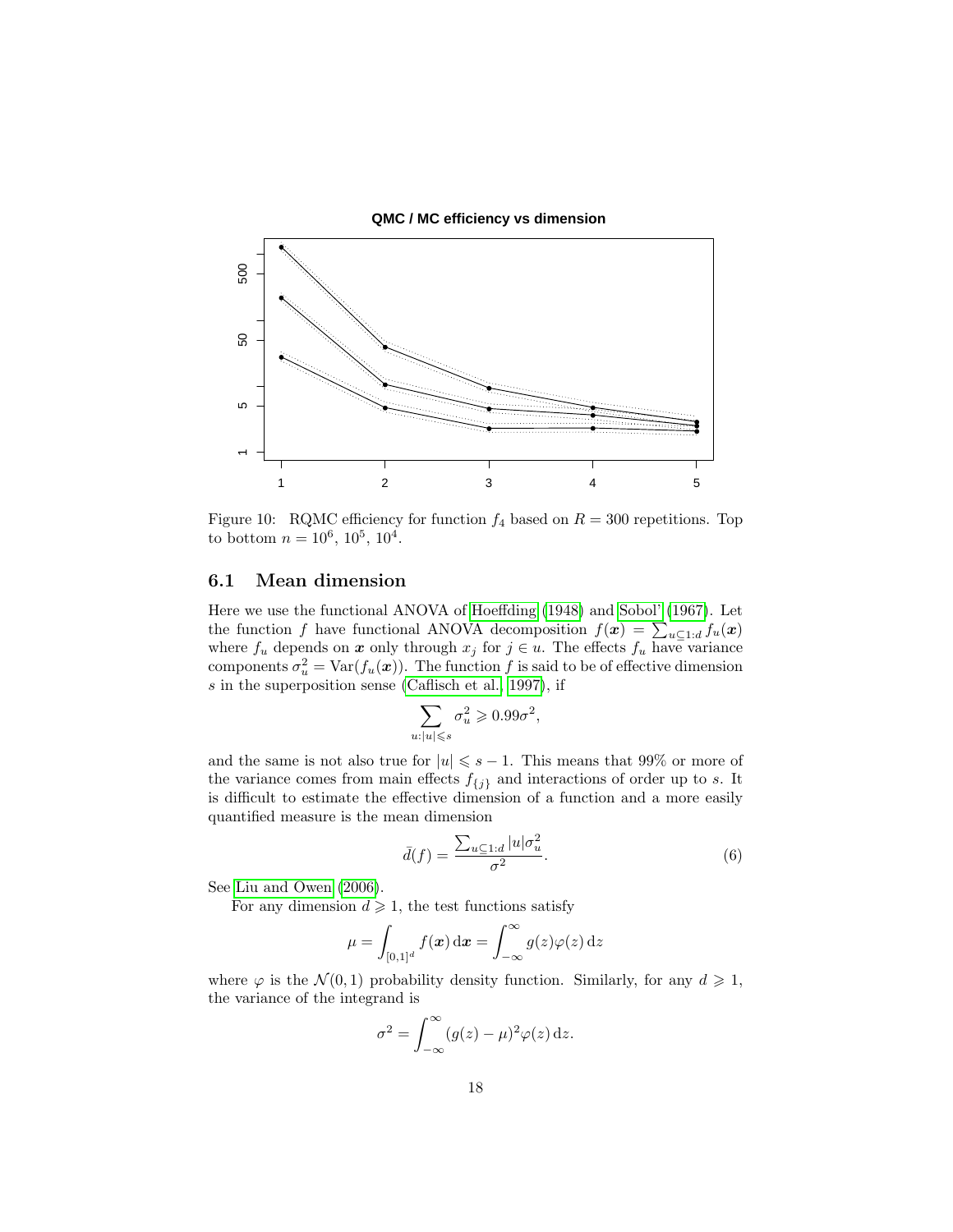

<span id="page-18-0"></span>Figure 11: The left panel shows mean dimensions of  $f_1$  and  $f_3$  for  $d =$  $1, 2, \ldots, 100$ . The right panel shows mean dimensions of  $f_2$  and  $f_4$  for mean dimensions  $2^m$  for  $m = 1, \ldots, 20$ .

For  $x \in [0,1]^d$  and  $z_j \in [0,1]$ , let  $x_{-\{j\}}:z_j$  be the point x after  $x_j$  has been changed to  $z_i$ . The theory of Sobol' indices [\(Sobol', 1993\)](#page-23-12) can be used to simplify the numerator in the mean dimension [\(6\)](#page-17-1),

$$
\sum_{u \subseteq 1:d} |u|\sigma_u^2 = \frac{1}{2} \sum_{j=1}^d \int_0^1 \int_{[0,1]^d} (f(\mathbf{x}) - f(\mathbf{x}_{-\{j\}}; z_j))^2 \,d\mathbf{x} \,dz_j
$$
  
= 
$$
\frac{d}{2} \int_0^1 \int_{[0,1]^d} (f(\mathbf{x}) - f(\mathbf{x}_{-\{1\}}; z_1))^2 \,d\mathbf{x} \,dz_1
$$
  
= 
$$
\frac{d}{2} \times \mathbb{E}([g(y_0 + y_1) - g(y_0 + y_2)]^2)
$$

for independent  $y_1, y_2 \sim \mathcal{N}(0, 1/d)$  and  $y_0 \sim \mathcal{N}(0, (d-1)/d)$ . We may compute these integrals using a randomized Halton point set in 3 dimensions for any given d.

Figure [11](#page-18-0) shows the mean dimensions for the test functions in this paper as a function of the nominal dimension d. The functions  $f_1$  and  $f_3$  have a mean dimension that remains just barely larger than 1.0 as  $d \to \infty$ . The functions  $f_2$ dimension that remains just barely larger than 1.0 as  $d \to \infty$  and  $f_4$  have a mean dimension that grows roughly like  $\sqrt{d}$ .

For very large  $d$  and differentiable  $g$  we anticipate that

$$
\sum_{u \subseteq 1:d} |u|\sigma_u^2 \doteq \frac{d}{2} \times \mathbb{E}(g'(y_0)^2(y_1-y_2)^2) = \mathbb{E}(g'(y_0)^2),
$$

by independence of  $y_0$ ,  $y_1$  and  $y_2$ . So the mean dimension is approximately

$$
\frac{\int_{-\infty}^{\infty} g'(z)^2 \varphi(z) dz}{\int_{-\infty}^{\infty} (g(z) - \mu)^2 \varphi(z) dz}
$$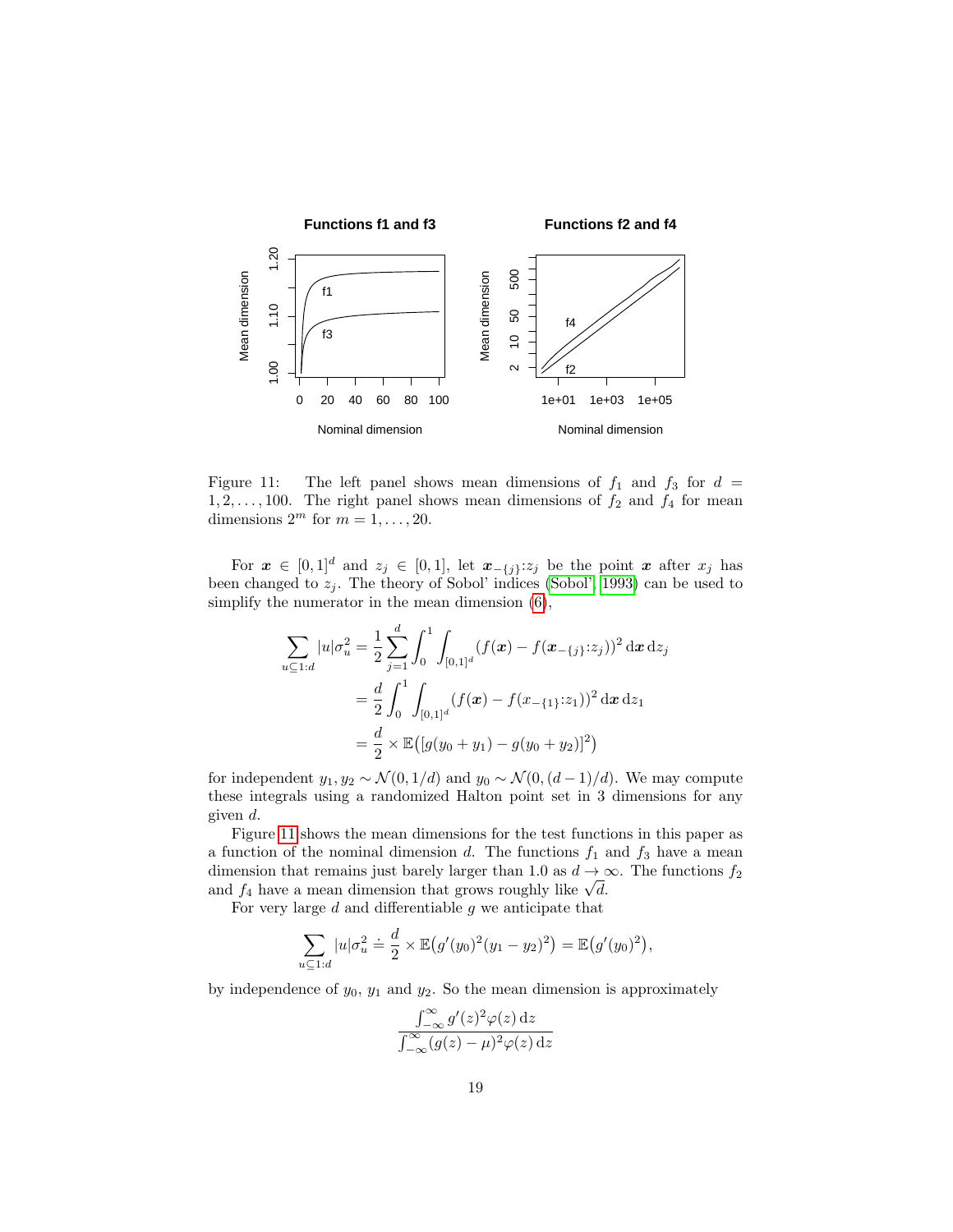

<span id="page-19-1"></span>Figure 12: The horizontal axis has mean squared errors from rhalton. The vertical axis has mean squared errors for the ghalton program from the R package qrng. There is a reference line where the MSEs are equal.

for large d. These limiting quantities closely match the mean dimensions of  $f_1$ and  $f_3$  for very large values of d such as  $10^6$ .

# <span id="page-19-0"></span>7 Comparisons

There is a randomized Halton code function ghalton in the R package qrng by [Hofert and Lemieux](#page-22-0) [\(2016\)](#page-22-0). That code uses a random linear scramble and it has core computations written in  $C_{++}$ .

The problems displayed in Figures [7](#page-15-0) through [10](#page-17-0) were also computed with the ghalton generalized Halton code from the qrng package. Figure [12](#page-19-1) depicts the mean squared errors from each method on all of the dimensions and sample sizes in those figures. There is not much difference in accuracy. That figure includes data with very large differences in sample sizes as well as differences in efficiencies, and the mean squared errors in each method range by a factor of more than 10<sup>8</sup> . We might also want to compare efficiencies, normalizing out the large differences among sample sizes. Sample size effects cancel in the average of MSE(rhalton)/MSE(ghalton) which is 1.22 and in the average of the reciprocal  $MSE(ghalton)/MSE(rhalton)$  is 0.88. Both of these reflect an efficiency advantage for ghalton, but not a large one.

The ghalton code does not come with internal seeding methods. Version 0.0-3 allows up to  $d = 360$  dimensions. If the seed is set and n and d are increased, the new matrix contains the previous one as its upper left corner:

 $> set. seed(1); x1=ghalton(500,180); set. seed(1); x2=ghalton(1000,360)$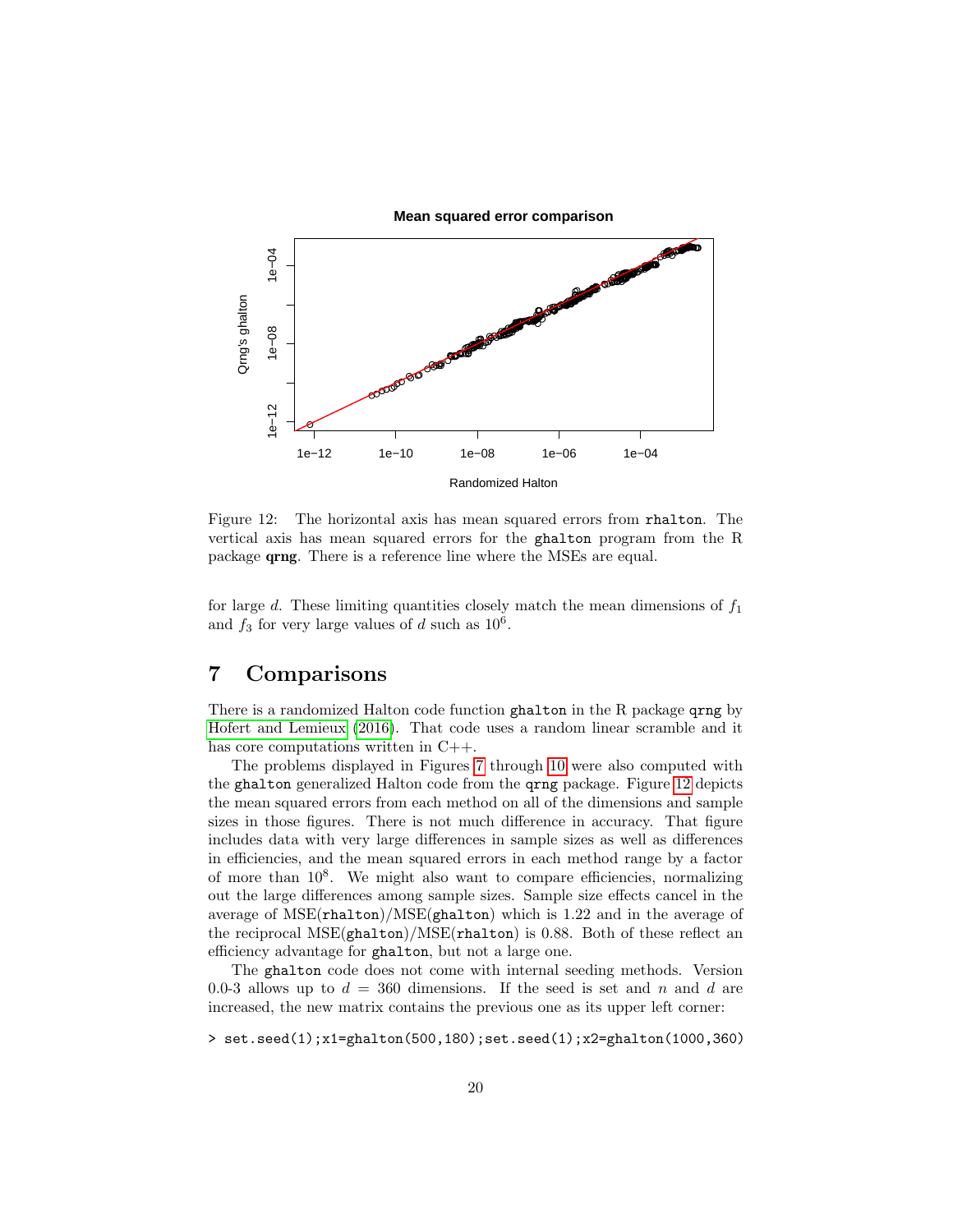#### > range(x2[1:500,1:180]-x1) [1] 0 0

The principal advantage of the present rhalton code is that it can be extended to  $n' > n$  rows only computing the new  $n' - n$  rows, or to  $d' > d$  columns only computing the new  $d' - d$  columns. It is even possible to extract an arbitrary single element  $\mathcal{X}_{ij}^{(s)}$  via  ${\tt rhalton(1,1,n0=i-1,d0=j-1,singlessed=s)}$ . A second advantage is that the pseudocode is so simple that one can easily write it in a new language, such as julia [\(Bezanson et al., 2017\)](#page-21-14), or use it for instructional purposes about RQMC.

There are more accurate RQMC methods than this one, if the integrand has sufficient smoothness. See, for instance [Dick](#page-21-13) [\(2011\)](#page-21-13) or [Owen](#page-22-13) [\(1997\)](#page-22-13). However any rule with error or root mean squared error  $o(1/n)$  cannot be reasonably used at arbitrary sample sizes. To see why, suppose that  $\hat{\mu}_n$  is an average of n evaluations and  $\hat{\mu}_{n+1}$  averages  $n+1$  of them. Then  $\hat{\mu}_{n+1} - \hat{\mu}_n = O(1/n)$ . If  $\hat{\mu}_n$ had error  $o(1/n)$  then we have probably made it an order of magnitude worse just by taking one more observation. The only exception would be if  $f(x_{n+1})$ itself had error  $o(1/n)$ . In that case we would just use  $f(x_{n+1})$  all by itself. This observation is due to [Sobol'](#page-23-7) [\(1998\)](#page-23-7) and was worked out in detail in [Owen](#page-23-13) [\(2015\)](#page-23-13). The consequence is that for  $o(1/n)$  accuracy an equal weight rule must use sample sizes  $n_\ell$  with some lower bound on  $n_{\ell+1}/n_\ell$ . Equal weight rules with arbitrary sample sizes are easiest to use.

Nested uniform scrambling of  $(t, m, d)$ -nets in base b [\(Owen, 1995\)](#page-22-6) has the property that for finite  $n$  the resulting variance cannot be much worse than plain MC for any integrand f in  $L^2$ . The bound depends on  $t, m, d$  and b for sample sizes  $n = b^m$ . The randomized Halton method presented here does not have that property. Pathological exceptions are possible. Suppose that  $d = 26$ and that  $f(x_i)$  only depends on the 26'th component  $x_{ij}$ . The 26'th prime is 101 and to make matters worse, suppose that  $f(x_i)$  is a periodic function of  $x_{i,26}$  with period 1/101. Then the first 101 values of  $f(x_i)$  are all equal. So are the second 101 values. The variance could be 101 times as large as Monte Carlo sampling, and of course a larger prime number would be even more problematic, as would a function that depended only on  $x_j$  and had period  $p_j^k$  for some k. The code presented here is based on ignoring this far-fetched possibility for the sake of simplicity of implementation and use.

#### Acknowledgments

This work was supported by the NSF under grants DMS-1407397, and DMS-1521145.

### References

<span id="page-20-0"></span>Aistleitner, C. and Dick, J. (2014). Functions of bounded variation, signed measures, and a general Koksma-Hlawka inequality. Technical Report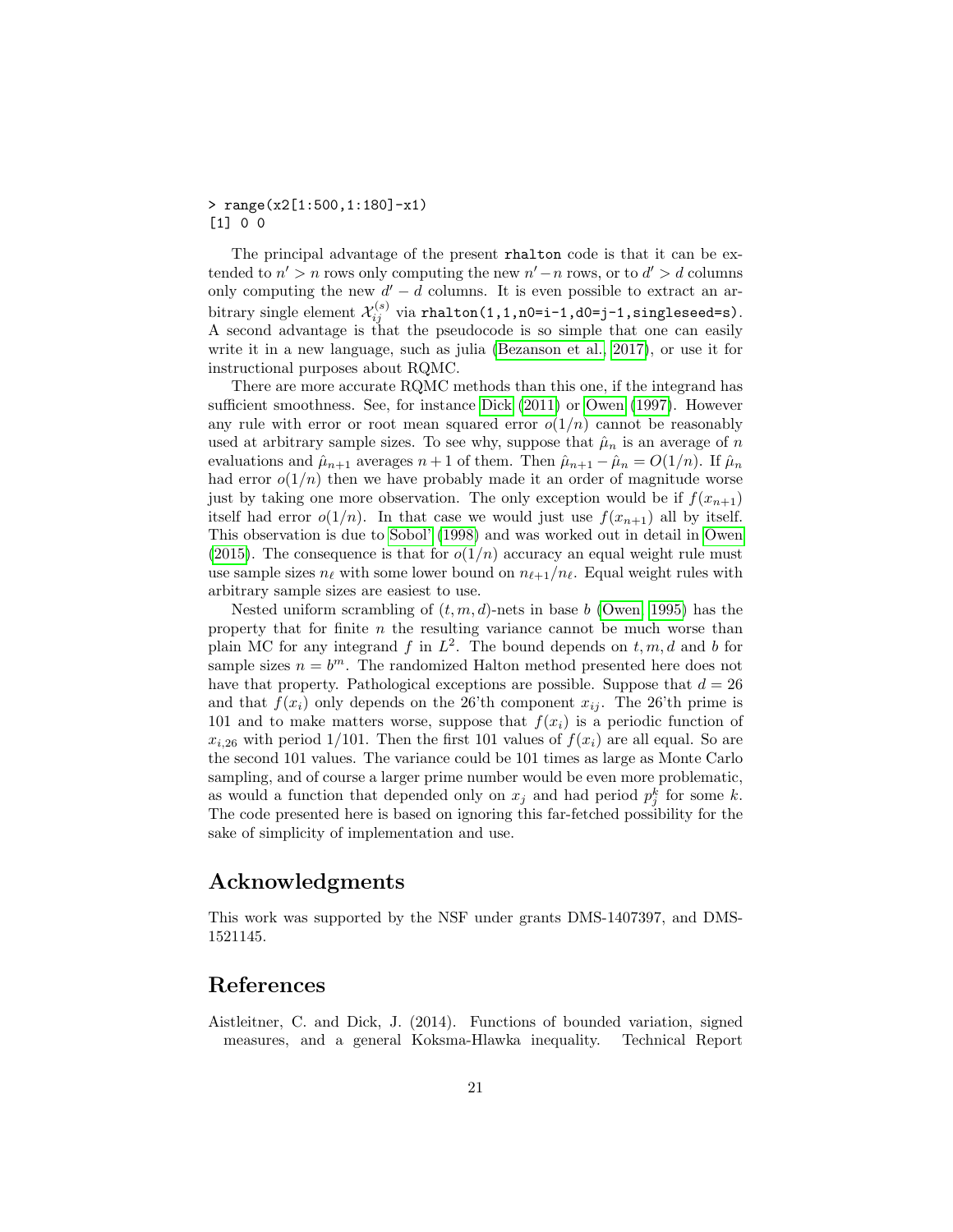arXiv1406.0230, University of New South Wales.

- <span id="page-21-5"></span>Atanassov, E. (2004). On the discrepancy of the Halton sequence. Mathematica Balkanica, 18:15–32.
- <span id="page-21-14"></span>Bezanson, J., Edelman, A., Karpinski, S., and Shah, V. B. (2017). Julia: A fresh approach to numerical computing. SIAM Review, 59(1):65–98.
- <span id="page-21-12"></span>Borchers, H. W. (2017). numbers: Number-Theoretic Functions. R package version 0.6-6.
- <span id="page-21-9"></span>Braaten, E. and Weller, G. (1979). An improved low-discrepancy sequence for multidimensional quasi-Monte Carlo integration. Journal of Computational Physics, 33(2):249–258.
- <span id="page-21-3"></span>Caflisch, R. E., Morokoff, W., and Owen, A. B. (1997). Valuation of mortgage backed securities using Brownian bridges to reduce effective dimension. Journal of Computational Finance, 1(1):27–46.
- <span id="page-21-11"></span>Chi, H., Mascagni, M., and Warnock, T. (2005). On the optimal Halton sequence. Mathematics and computers in simulation, 70(1):9–21.
- <span id="page-21-7"></span>Cranley, R. and Patterson, T. N. L. (1976). Randomization of number theoretic methods for multiple integration. SIAM Journal of Numerical Analysis, 13(6):904–914.
- <span id="page-21-1"></span>Davis, P. J. and Rabinowitz, P. (1984). Methods of Numerical Integration. Academic Press, San Diego, 2nd edition.
- <span id="page-21-2"></span>Devroye, L. (1986). Non-uniform Random Variate Generation. Springer, New York.
- <span id="page-21-13"></span>Dick, J. (2011). Higher order scrambled digital nets achieve the optimal rate of the root mean square error for smooth integrands. The Annals of Statistics, 39(3):1372–1398.
- <span id="page-21-0"></span>Dick, J., Kuo, F. Y., and Sloan, I. H. (2013). High-dimensional integration: the quasi-Monte Carlo way. Acta Numerica, 22:133–288.
- <span id="page-21-4"></span>Dick, J. and Pillichshammer, F. (2010). Digital sequences, discrepancy and quasi-Monte Carlo integration. Cambridge University Press, Cambridge.
- <span id="page-21-8"></span>Faure, H. (1982). Discrépance de suites associées à un système de numération (en dimension s). Acta Arithmetica, 41:337–351.
- <span id="page-21-10"></span>Faure, H. (1992). Good permutations for extreme discrepancy. Journal of Number Theory, 42(1):47–56.
- <span id="page-21-6"></span>Faure, H. and Lemieux, C. (2009). Generalized Halton sequences in 2008: A comparative study. ACM Transactions on Modeling and Computer Simulation (TOMACS), 19(4):15:1–15:31.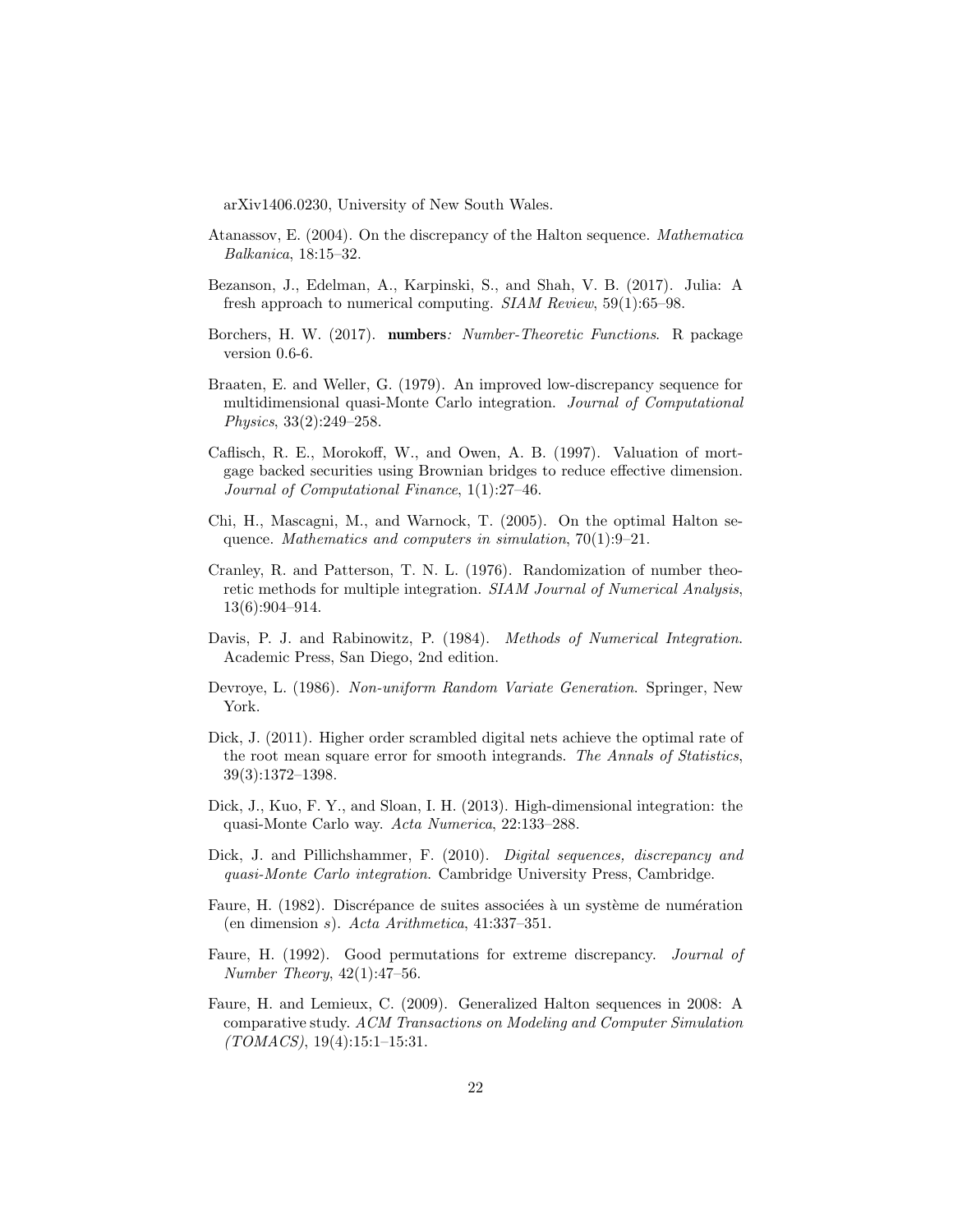- <span id="page-22-11"></span>Griebel, M., Kuo, F. Y., and Sloan, I. H. (2010). The smoothing effect of the anova decomposition. Journal of Complexity, 26(5):523–551.
- <span id="page-22-7"></span>Halton, J. H. (1960). On the efficiency of certain quasi-random sequences of points in evaluating multi-dimensional integrals. Numerische Mathematik,  $2(1):84-90.$
- <span id="page-22-1"></span>Hoeffding, W. (1948). A class of statistics with asymptotically normal distribution. Annals of Mathematical Statistics, 19(3):293–325.
- <span id="page-22-0"></span>Hofert, M. and Lemieux, C. (2016). qrng: (Randomized) Quasi-Random Number Generators. R package version 0.0-3.
- <span id="page-22-3"></span>L'Ecuyer, P. and Lemieux, C. (2002). A survey of randomized quasi-Monte Carlo methods. In Dror, M., L'Ecuyer, P., and Szidarovszki, F., editors, Modeling Uncertainty: An Examination of Stochastic Theory, Methods, and Applications, pages 419–474. Kluwer Academic Publishers.
- <span id="page-22-12"></span>Liu, R. and Owen, A. B. (2006). Estimating mean dimensionality of analysis of variance decompositions. Journal of the American Statistical Association, 101(474):712–721.
- <span id="page-22-10"></span>Matoušek, J. (1998). On the  $L^2$ -discrepancy for anchored boxes. *Journal of* Complexity, 14(4):527–556.
- <span id="page-22-2"></span>Morokoff, W. J. and Caflisch, R. E. (1994). Quasi-random sequences and their discrepancies. SIAM Journal of Scientific Computing, 15(6):1251–1279.
- <span id="page-22-4"></span>Niederreiter, H. (1987). Point sets and sequences with small discrepancy. Monatshefte fur mathematik, 104(4):273–337.
- <span id="page-22-8"></span>Niederreiter, H. (1992). Random Number Generation and Quasi-Monte Carlo Methods. SIAM, Philadelphia, PA.
- <span id="page-22-9"></span>Okten, G., Shah, M., and Goncharov, Y.  $(2012)$ . Random and deterministic digit permutations of the Halton sequence. In Monte Carlo and Quasi-Monte Carlo Methods 2010, pages 609–622. Springer.
- <span id="page-22-6"></span>Owen, A. B. (1995). Randomly permuted  $(t, m, s)$ -nets and  $(t, s)$ -sequences. In Niederreiter, H. and Shiue, P. J.-S., editors, Monte Carlo and Quasi-Monte Carlo Methods in Scientific Computing, pages 299–317, New York. Springer-Verlag.
- <span id="page-22-13"></span>Owen, A. B. (1997). Scrambled net variance for integrals of smooth functions. Annals of Statistics, 25(4):1541–1562.
- <span id="page-22-5"></span>Owen, A. B. (2003). Variance with alternative scramblings of digital nets. ACM Transactions on Modeling and Computer Simulation, 13(4):363–378.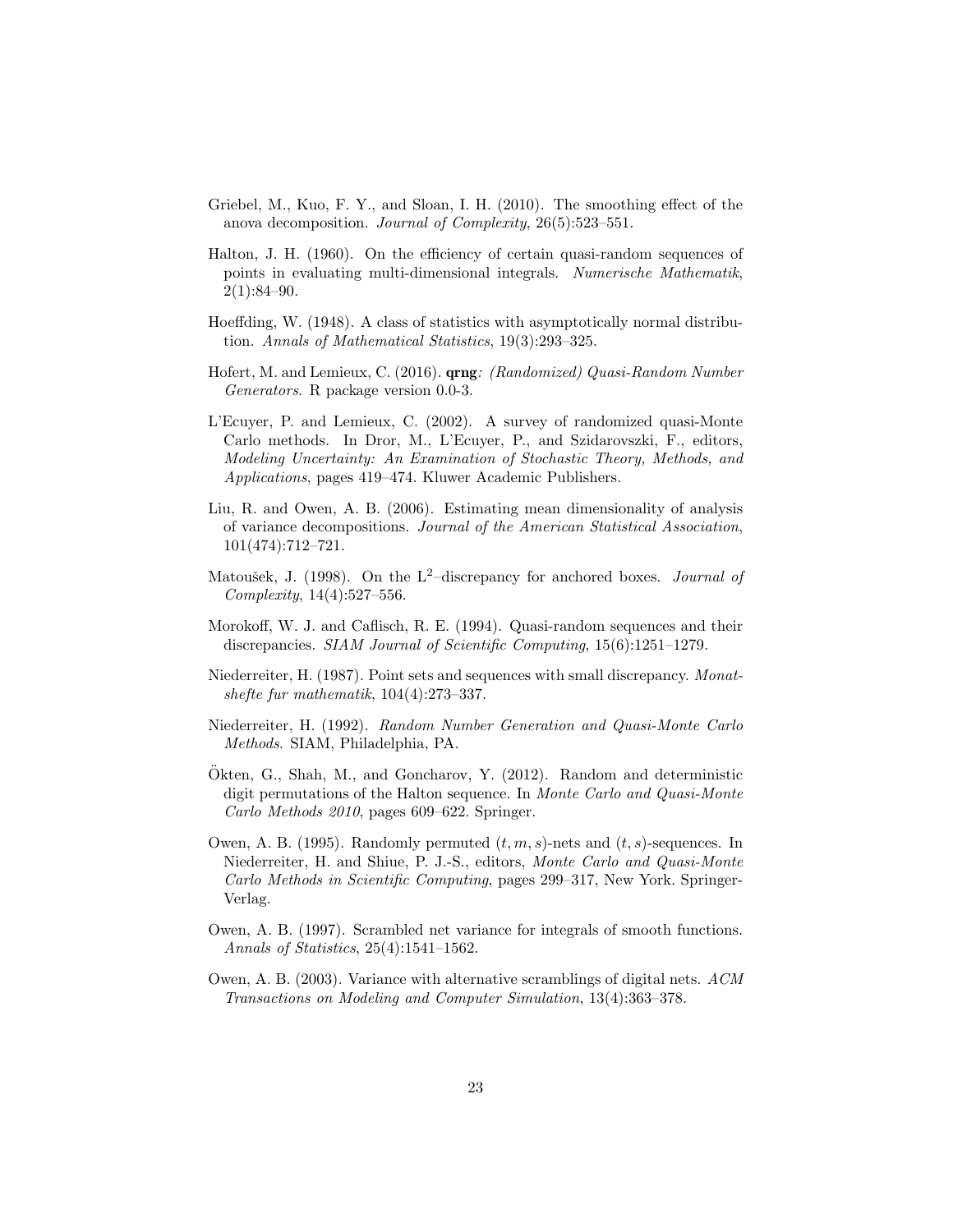- <span id="page-23-3"></span>Owen, A. B. (2005). Multidimensional variation for quasi-Monte Carlo. In Fan, J. and Li, G., editors, International Conference on Statistics in honour of Professor Kai-Tai Fang's 65th birthday.
- <span id="page-23-13"></span>Owen, A. B. (2015). A constraint on extensible quadrature rules. Numerische Mathematik, pages 1–8.
- <span id="page-23-1"></span>R Core Team (2015). R: A Language and Environment for Statistical Computing. R Foundation for Statistical Computing, Vienna, Austria.
- <span id="page-23-5"></span>Rabitz, H., Alis, Ö. F., Shorter, J., and Shim, K. (1999). Efficient input-output model representations. Computer Physics Communications, 117(1-2):11–20.
- <span id="page-23-11"></span>Rosser, B. (1941). Explicit bounds for some functions of prime numbers. American Journal of Mathematics, 63(1):211–232.
- <span id="page-23-6"></span>Sloan, I. H. and Joe, S. (1994). Lattice Methods for Multiple Integration. Oxford Science Publications, Oxford.
- <span id="page-23-0"></span>Sloan, I. H. and Wozniakowski, H. (1998). When are quasi-Monte Carlo algorithms efficient for high dimensional integration? Journal of Complexity, 14:1–33.
- <span id="page-23-4"></span>Sobol', I. M. (1967). The distribution of points in a cube and the accurate evaluation of integrals. USSR Computational Mathematics and Mathematical Physics, 7(4):86–112.
- <span id="page-23-12"></span>Sobol', I. M. (1993). Sensitivity estimates for nonlinear mathematical models. Mathematical Modeling and Computational Experiment, 1:407–414.
- <span id="page-23-7"></span>Sobol', I. M. (1998). On quasi-Monte Carlo integrations. Mathematics and Computers in Simulation, 47:103–112.
- <span id="page-23-9"></span>Tuffin, B. (1998). A new permutation choice in Halton sequences. In Monte Carlo and Quasi-Monte Carlo Methods 1996, pages 427–435. Springer.
- <span id="page-23-8"></span>van der Corput, J. G. (1935). Verteilungsfunktionen I. Nederl. Akad. Wetensch. Proc., 38:813–821.
- <span id="page-23-10"></span>Vandewoestyne, B. and Cools, R. (2006). Good permutations for deterministic scrambled halton sequences in terms of l2-discrepancy. Journal of computational and applied mathematics, 189(1):341–361.
- <span id="page-23-2"></span>Wang, X. and Hickernell, F. J. (2000). Randomized Halton sequences. Mathematical and Computer Modelling, 32(7-8):887–899.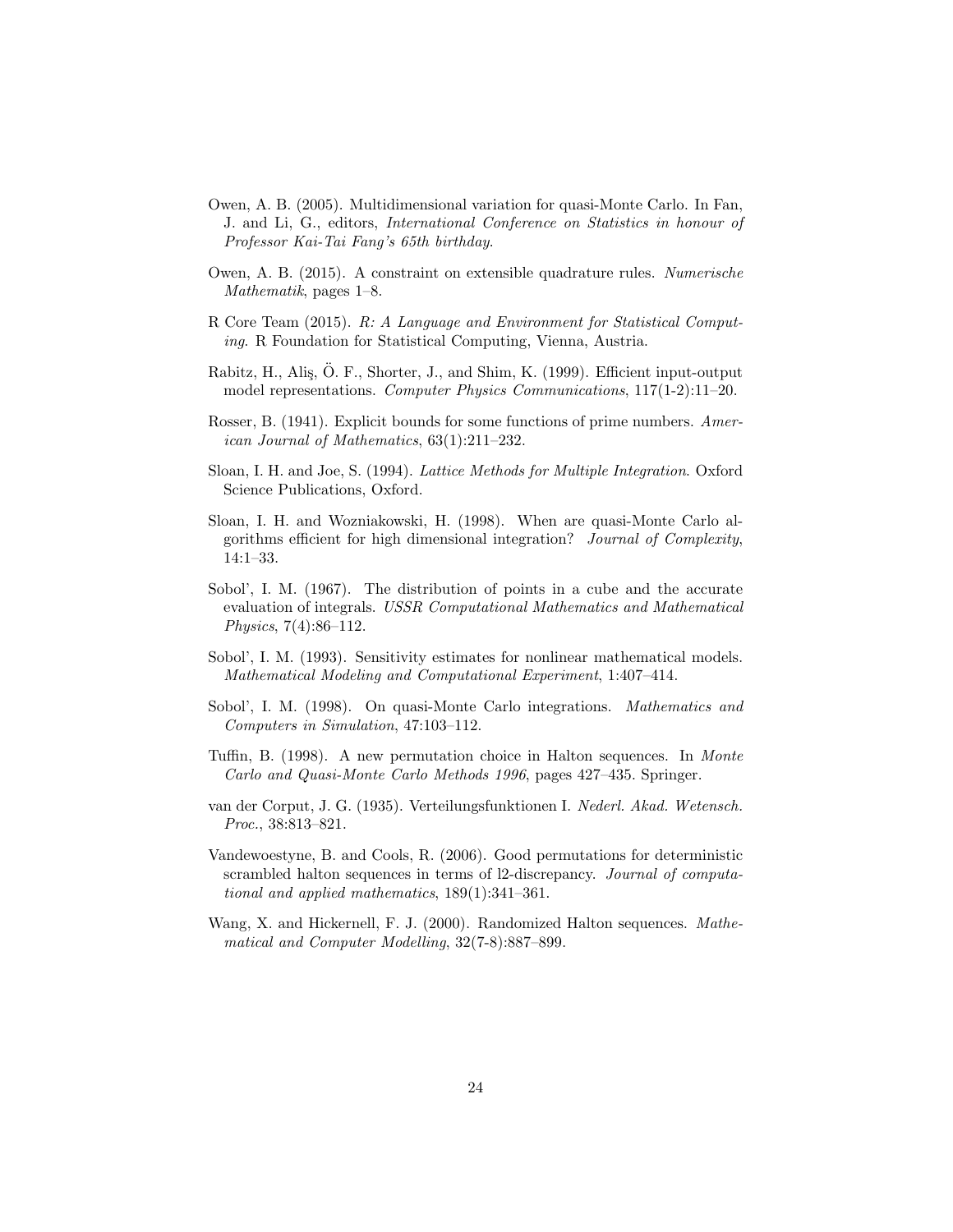### Appendix: source code in R

```
#
# Coded by Art B. Owen, Stanford University.
# April 2017
#
rhalton <- function(n,d,n0=0,d0=0,singleseed,seedvector){
#
# Randomly scrambled Halton sequence of n points in d dimensions.
#
# If you already have n0 old points, set n0 to get the next n points.
# If you already have d0 old components, set d0 to get the next d inputs.
# Get points n0 + 0:(n-1) in dimensions d0 + (1:d)#
# seedvector = optional vector of d0+d random seeds, one per dimension
# singleseed = optional scalar seed (has lower precedence than seedvector)
# Handle input dimension correctness and corner cases
  if(min(n0,d0) < 0)
   stop(paste("Starting indices (n0, d0) cannot be < 0, input had (",n0,",",d0,")"))
  if(min(n,d) < 0)
    stop(paste("Cannot have negative n or d"))
  if( n==0 || d==0 ) # Odd corner cases: user wants n x 0 or 0 x d matrix.
   return(matrix(nrow=n,ncol=d))
 D <- nthprime(0,getlength=TRUE)
  if( d0+d > D )
    stop(paste("Implemented only for d <=",D))
# Seed rules
  if( !missing(singleseed) && length(singleseed) != 1 )
    stop("singleseed, if supplied, must be scalar")
  if( !missing(seedvector) && length(seedvector) < d0+d )
    stop("seedvector, if supplied, must be have length at least d0+d")
  if( missing(seedvector) && !missing(singleseed) )
    seedvector \le singleseed + 1: (d0+d) - 1
# Generate and return the points
  ans \leftarrow matrix(0, n, d)for( j in 1:d ){
   dimj \leftarrow d0+jif( !missing(seedvector) )set.seed(seedvector[dimj])
   ans[,j] \le randradinv( n0 + 0:(n-1), nthprime(dimj) ) # zero indexed rows
 }
  ans
}
```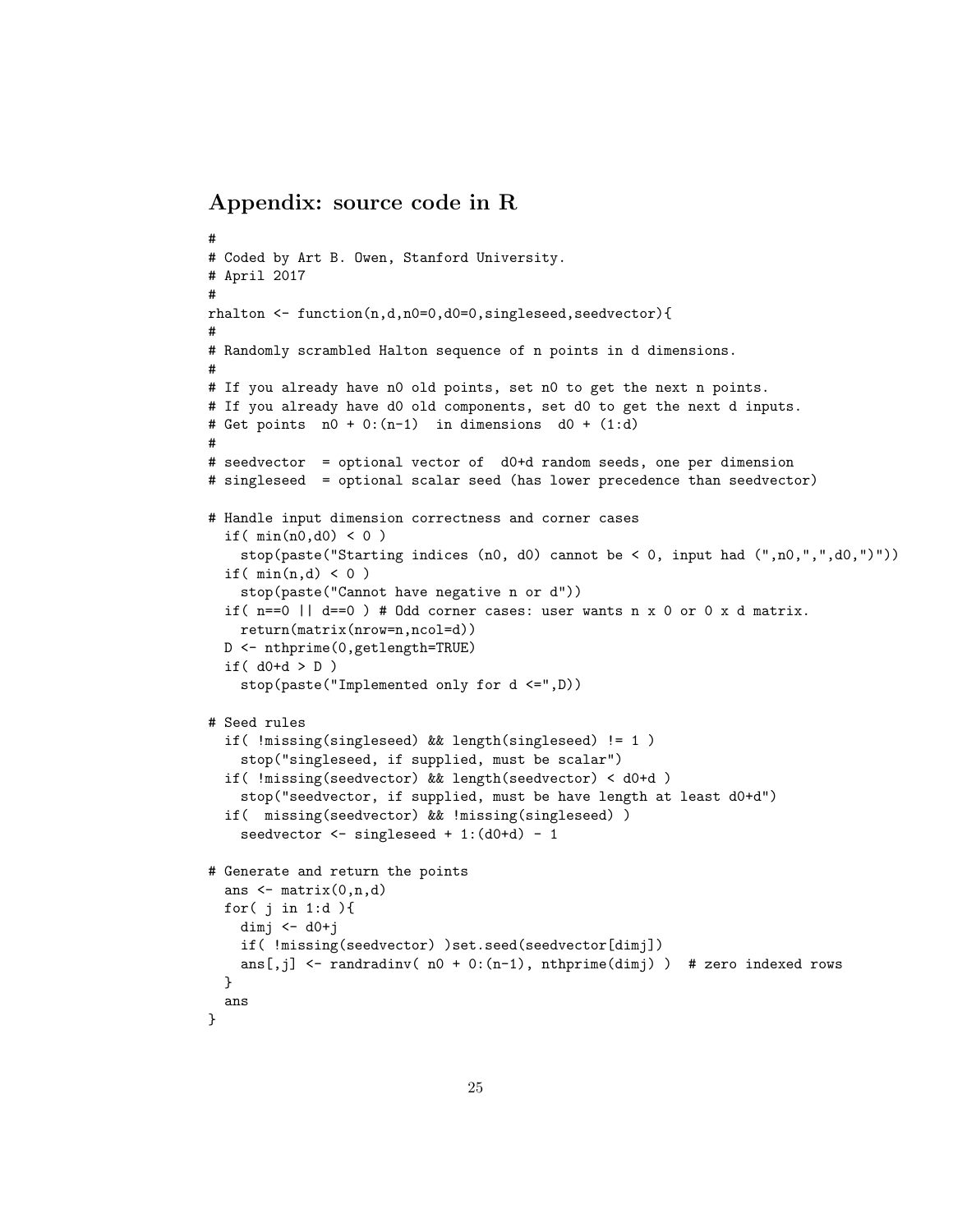```
randradinv <- function(ind,b=2){
# Randomized radical inverse functions for indices in ind and for base b.
# The calling routine should set the random seed if reproducibility is desired.
  if(any(ind!=round(ind)))
   stop("Indices have to be integral.")
  if(any(ind<0))stop("Indices cannot be negative.")
 if(!(is.vector(b) && length(b) == 1 && b == floor(b) && b>1))
   stop("b must be a single integer >= 2")
 b2r \leftarrow 1/bans <- ind*0res <- ind
 while( 1-b2r < 1){ # Assumes floating point comparisons, fixed precision.
   dig \leq res %% b
   perm <- sample(b)-1
   pdig <- perm[1+dig]
   ans <- ans + pdig * b2r
   b2r \leq b2r/bres \leftarrow (res - dig)/b
 }
 ans
}
nthprime <- function(n,getlength=FALSE){
# Get the n'th prime, using a hard coded list (or get the length of that list).
# First fifty-eight prime numbers from OEIS A000040, April 2017
primes <- c( 2, 3, 5, 7, 11, 13, 17, 19, 23, 29,
           31, 37, 41, 43, 47, 53, 59, 61, 67, 71,
           73, 79, 83, 89, 97, 101, 103, 107, 109, 113,
          127, 131, 137, 139, 149, 151, 157, 163, 167, 173,
          179, 181, 191, 193, 197, 199, 211, 223, 227, 229,
          233, 239, 241, 251, 257, 263, 269, 271)
# First 1000 prime numbers from primes.utm.edu/lists/small/1000.txt, April 2017
primes <- c(
     2, 3, 5, 7, 11, 13, 17, 19, 23, 29
, 31, 37, 41, 43, 47, 53, 59, 61, 67, 71
   , 73, 79, 83, 89, 97, 101, 103, 107, 109, 113
  , 127, 131, 137, 139, 149, 151, 157, 163, 167, 173
  , 179, 181, 191, 193, 197, 199, 211, 223, 227, 229
, 233, 239, 241, 251, 257, 263, 269, 271, 277, 281
, 283, 293, 307, 311, 313, 317, 331, 337, 347, 349
 , 353, 359, 367, 373, 379, 383, 389, 397, 401, 409
```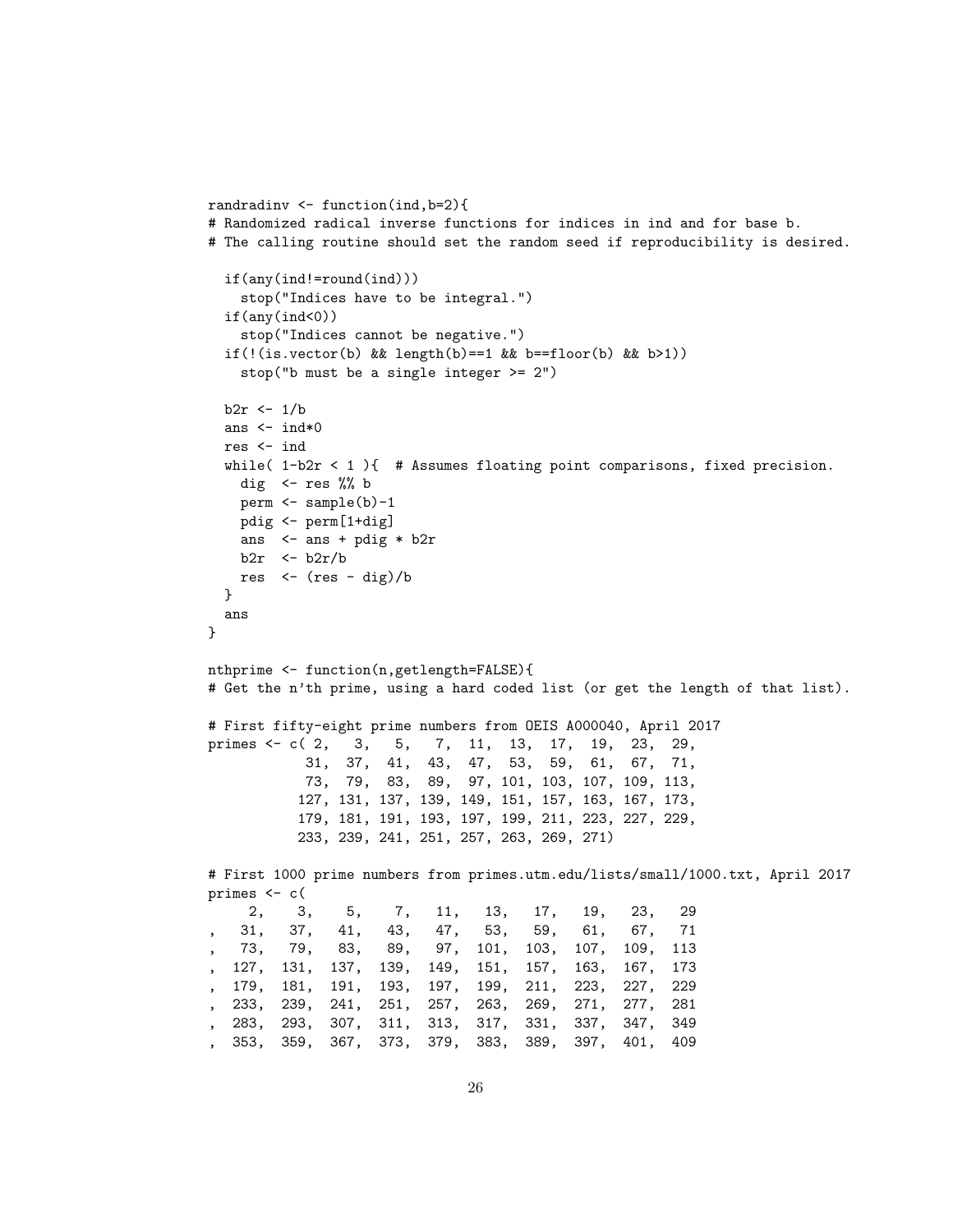| ,                        | 419, | 421,                          | 431, | 433, | 439, | 443,      | 449,                                                         | 457,        | 461,       | 463  |
|--------------------------|------|-------------------------------|------|------|------|-----------|--------------------------------------------------------------|-------------|------------|------|
|                          |      | 467, 479,                     | 487, | 491, | 499, | 503,      | 509,                                                         | 521,        | 523,       | 541  |
| ,                        | 547, | 557,                          | 563, | 569, | 571, | 577,      | 587,                                                         | 593,        | 599,       | 601  |
| ,                        |      | 607, 613,                     | 617, | 619, | 631, | 641,      | 643,                                                         | 647,        | 653,       | 659  |
| ,                        |      | 661, 673,                     | 677, | 683, | 691, | 701,      | 709,                                                         | 719,        | 727,       | 733  |
| ,                        | 739, | 743,                          | 751, | 757, | 761, | 769,      | 773,                                                         | 787,        | 797,       | 809  |
| ,                        |      | 811, 821,                     | 823, | 827, | 829, | 839,      | 853,                                                         | 857,        | 859,       | 863  |
| ,                        |      | 877, 881,                     | 883, | 887, | 907, | 911,      | 919,                                                         | 929,        | 937,       | 941  |
| ,                        | 947, | 953,                          | 967, | 971, |      | 977, 983, | 991,                                                         |             | 997, 1009, | 1013 |
| ,                        |      | 1019, 1021, 1031, 1033, 1039, |      |      |      | 1049,     |                                                              | 1051, 1061, | 1063,      | 1069 |
| ,                        |      | 1087, 1091, 1093, 1097, 1103, |      |      |      |           | 1109, 1117, 1123,                                            |             | 1129,      | 1151 |
| ,                        |      | 1153, 1163, 1171, 1181, 1187, |      |      |      |           | 1193, 1201, 1213, 1217,                                      |             |            | 1223 |
| ,                        |      |                               |      |      |      |           | 1229, 1231, 1237, 1249, 1259, 1277, 1279, 1283, 1289,        |             |            | 1291 |
| $\overline{\phantom{a}}$ |      |                               |      |      |      |           | 1297, 1301, 1303, 1307, 1319, 1321, 1327, 1361, 1367,        |             |            | 1373 |
|                          |      |                               |      |      |      |           | , 1381, 1399, 1409, 1423, 1427, 1429, 1433, 1439, 1447,      |             |            | 1451 |
| ,                        |      | 1453, 1459, 1471, 1481, 1483, |      |      |      |           | 1487, 1489, 1493, 1499,                                      |             |            | 1511 |
| ,                        |      | 1523, 1531, 1543, 1549, 1553, |      |      |      |           | 1559, 1567, 1571, 1579,                                      |             |            | 1583 |
| ,                        |      | 1597, 1601, 1607, 1609, 1613, |      |      |      |           | 1619, 1621, 1627, 1637,                                      |             |            | 1657 |
| ,                        |      |                               |      |      |      |           | 1663, 1667, 1669, 1693, 1697, 1699, 1709, 1721, 1723,        |             |            | 1733 |
| ,                        |      |                               |      |      |      |           | 1741, 1747, 1753, 1759, 1777, 1783, 1787, 1789, 1801,        |             |            | 1811 |
| ,                        |      |                               |      |      |      |           | 1823, 1831, 1847, 1861, 1867, 1871, 1873, 1877, 1879,        |             |            | 1889 |
| ,                        |      |                               |      |      |      |           | 1901, 1907, 1913, 1931, 1933, 1949, 1951, 1973, 1979,        |             |            | 1987 |
| $\overline{\phantom{a}}$ |      |                               |      |      |      |           | 1993, 1997, 1999, 2003, 2011, 2017, 2027, 2029, 2039, 2053   |             |            |      |
|                          |      |                               |      |      |      |           | , 2063, 2069, 2081, 2083, 2087, 2089, 2099, 2111, 2113, 2129 |             |            |      |
|                          |      |                               |      |      |      |           | , 2131, 2137, 2141, 2143, 2153, 2161, 2179, 2203, 2207, 2213 |             |            |      |
|                          |      |                               |      |      |      |           | , 2221, 2237, 2239, 2243, 2251, 2267, 2269, 2273, 2281, 2287 |             |            |      |
|                          |      |                               |      |      |      |           | , 2293, 2297, 2309, 2311, 2333, 2339, 2341, 2347, 2351, 2357 |             |            |      |
|                          |      |                               |      |      |      |           | , 2371, 2377, 2381, 2383, 2389, 2393, 2399, 2411, 2417, 2423 |             |            |      |
|                          |      |                               |      |      |      |           | , 2437, 2441, 2447, 2459, 2467, 2473, 2477, 2503, 2521, 2531 |             |            |      |
|                          |      |                               |      |      |      |           | , 2539, 2543, 2549, 2551, 2557, 2579, 2591, 2593, 2609, 2617 |             |            |      |
|                          |      |                               |      |      |      |           | , 2621, 2633, 2647, 2657, 2659, 2663, 2671, 2677, 2683, 2687 |             |            |      |
|                          |      |                               |      |      |      |           | , 2689, 2693, 2699, 2707, 2711, 2713, 2719, 2729, 2731, 2741 |             |            |      |
|                          |      |                               |      |      |      |           | , 2749, 2753, 2767, 2777, 2789, 2791, 2797, 2801, 2803, 2819 |             |            |      |
|                          |      |                               |      |      |      |           | , 2833, 2837, 2843, 2851, 2857, 2861, 2879, 2887, 2897, 2903 |             |            |      |
|                          |      |                               |      |      |      |           | , 2909, 2917, 2927, 2939, 2953, 2957, 2963, 2969, 2971, 2999 |             |            |      |
|                          |      |                               |      |      |      |           | , 3001, 3011, 3019, 3023, 3037, 3041, 3049, 3061, 3067, 3079 |             |            |      |
|                          |      |                               |      |      |      |           | , 3083, 3089, 3109, 3119, 3121, 3137, 3163, 3167, 3169, 3181 |             |            |      |
|                          |      |                               |      |      |      |           | 3187, 3191, 3203, 3209, 3217, 3221, 3229, 3251, 3253, 3257   |             |            |      |
|                          |      |                               |      |      |      |           | , 3259, 3271, 3299, 3301, 3307, 3313, 3319, 3323, 3329, 3331 |             |            |      |
|                          |      |                               |      |      |      |           | , 3343, 3347, 3359, 3361, 3371, 3373, 3389, 3391, 3407, 3413 |             |            |      |
|                          |      |                               |      |      |      |           | , 3433, 3449, 3457, 3461, 3463, 3467, 3469, 3491, 3499, 3511 |             |            |      |
|                          |      |                               |      |      |      |           | , 3517, 3527, 3529, 3533, 3539, 3541, 3547, 3557, 3559,      |             |            | 3571 |
|                          |      |                               |      |      |      |           | , 3581, 3583, 3593, 3607, 3613, 3617, 3623, 3631, 3637,      |             |            | 3643 |
|                          |      |                               |      |      |      |           | , 3659, 3671, 3673, 3677, 3691, 3697, 3701, 3709, 3719, 3727 |             |            |      |
|                          |      |                               |      |      |      |           | , 3733, 3739, 3761, 3767, 3769, 3779, 3793, 3797, 3803, 3821 |             |            |      |
|                          |      |                               |      |      |      |           | , 3823, 3833, 3847, 3851, 3853, 3863, 3877, 3881, 3889, 3907 |             |            |      |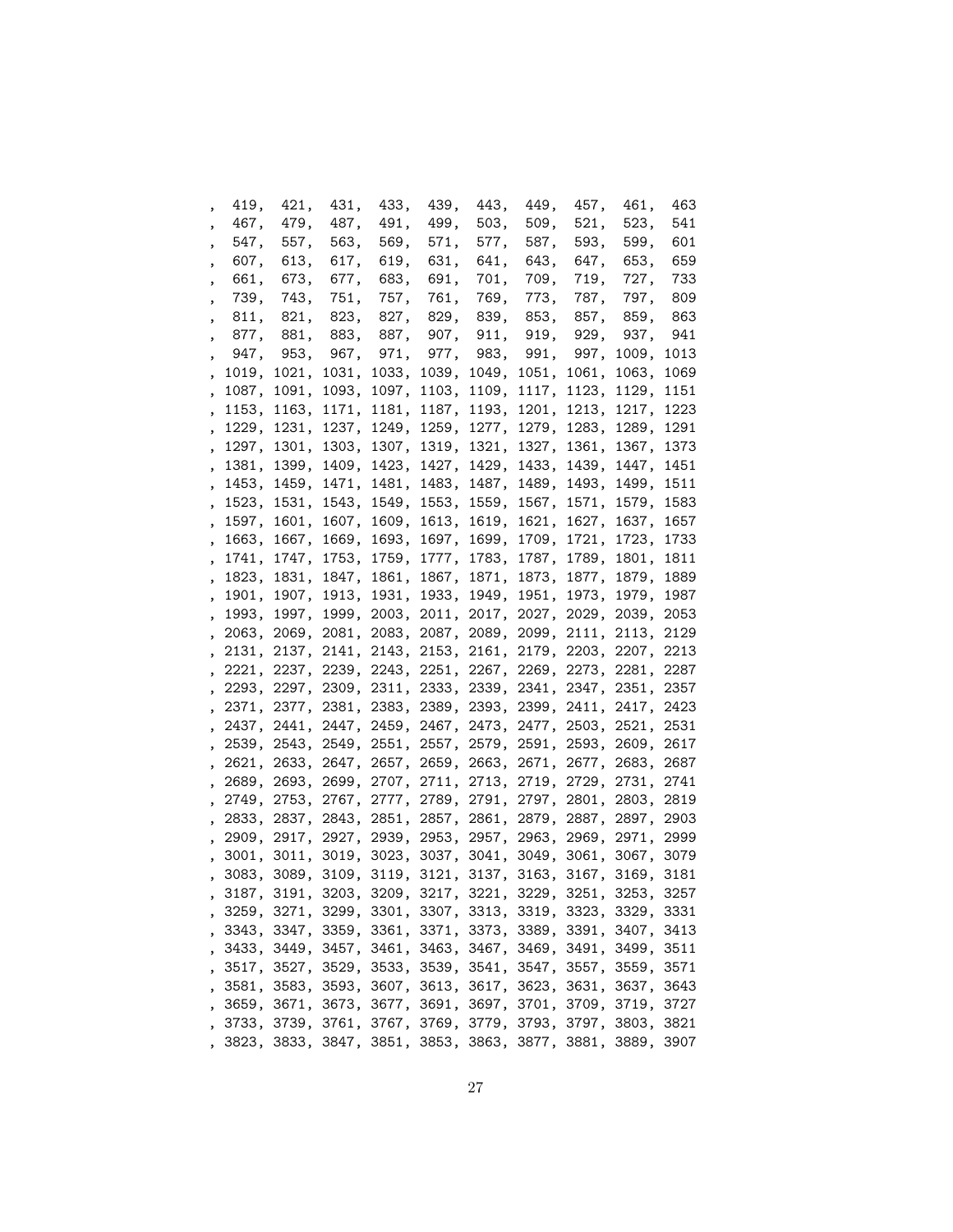|                          |  |  |  | , 3911, 3917, 3919, 3923, 3929, 3931, 3943, 3947, 3967, 3989 |  |      |
|--------------------------|--|--|--|--------------------------------------------------------------|--|------|
| $\overline{\phantom{0}}$ |  |  |  | 4001, 4003, 4007, 4013, 4019, 4021, 4027, 4049, 4051, 4057   |  |      |
| ,                        |  |  |  | 4073, 4079, 4091, 4093, 4099, 4111, 4127, 4129, 4133, 4139   |  |      |
| $\,$                     |  |  |  | 4153, 4157, 4159, 4177, 4201, 4211, 4217, 4219, 4229, 4231   |  |      |
| ,                        |  |  |  | 4241, 4243, 4253, 4259, 4261, 4271, 4273, 4283, 4289, 4297   |  |      |
| $\,$                     |  |  |  | 4327, 4337, 4339, 4349, 4357, 4363, 4373, 4391, 4397, 4409   |  |      |
| $\,$                     |  |  |  | 4421, 4423, 4441, 4447, 4451, 4457, 4463, 4481, 4483, 4493   |  |      |
| $\,$                     |  |  |  | 4507, 4513, 4517, 4519, 4523, 4547, 4549, 4561, 4567, 4583   |  |      |
| ,                        |  |  |  | 4591, 4597, 4603, 4621, 4637, 4639, 4643, 4649, 4651, 4657   |  |      |
| ,                        |  |  |  | 4663, 4673, 4679, 4691, 4703, 4721, 4723, 4729, 4733, 4751   |  |      |
| ,                        |  |  |  | 4759, 4783, 4787, 4789, 4793, 4799, 4801, 4813, 4817, 4831   |  |      |
| $\,$                     |  |  |  | 4861, 4871, 4877, 4889, 4903, 4909, 4919, 4931, 4933, 4937   |  |      |
| $\,$                     |  |  |  | 4943, 4951, 4957, 4967, 4969, 4973, 4987, 4993, 4999,        |  | 5003 |
|                          |  |  |  | , 5009, 5011, 5021, 5023, 5039, 5051, 5059, 5077, 5081,      |  | 5087 |
|                          |  |  |  | , 5099, 5101, 5107, 5113, 5119, 5147, 5153, 5167, 5171, 5179 |  |      |
|                          |  |  |  | , 5189, 5197, 5209, 5227, 5231, 5233, 5237, 5261, 5273,      |  | 5279 |
|                          |  |  |  | , 5281, 5297, 5303, 5309, 5323, 5333, 5347, 5351, 5381,      |  | 5387 |
|                          |  |  |  | , 5393, 5399, 5407, 5413, 5417, 5419, 5431, 5437, 5441,      |  | 5443 |
|                          |  |  |  | , 5449, 5471, 5477, 5479, 5483, 5501, 5503, 5507, 5519,      |  | 5521 |
|                          |  |  |  | , 5527, 5531, 5557, 5563, 5569, 5573, 5581, 5591, 5623,      |  | 5639 |
|                          |  |  |  | , 5641, 5647, 5651, 5653, 5657, 5659, 5669, 5683, 5689,      |  | 5693 |
|                          |  |  |  | , 5701, 5711, 5717, 5737, 5741, 5743, 5749, 5779, 5783,      |  | 5791 |
|                          |  |  |  | , 5801, 5807, 5813, 5821, 5827, 5839, 5843, 5849, 5851,      |  | 5857 |
| $\overline{\phantom{a}}$ |  |  |  | 5861, 5867, 5869, 5879, 5881, 5897, 5903, 5923, 5927, 5939   |  |      |
| ,                        |  |  |  | 5953, 5981, 5987, 6007, 6011, 6029, 6037, 6043, 6047, 6053   |  |      |
| ,                        |  |  |  | 6067, 6073, 6079, 6089, 6091, 6101, 6113, 6121, 6131, 6133   |  |      |
| ,                        |  |  |  | 6143, 6151, 6163, 6173, 6197, 6199, 6203, 6211, 6217, 6221   |  |      |
| ,                        |  |  |  | 6229, 6247, 6257, 6263, 6269, 6271, 6277, 6287, 6299,        |  | 6301 |
| ,                        |  |  |  | 6311, 6317, 6323, 6329, 6337, 6343, 6353, 6359, 6361,        |  | 6367 |
| ,                        |  |  |  | 6373, 6379, 6389, 6397, 6421, 6427, 6449, 6451, 6469,        |  | 6473 |
| ,                        |  |  |  | 6481, 6491, 6521, 6529, 6547, 6551, 6553, 6563, 6569,        |  | 6571 |
| ,                        |  |  |  | 6577, 6581, 6599, 6607, 6619, 6637, 6653, 6659, 6661, 6673   |  |      |
| ,                        |  |  |  | 6679, 6689, 6691, 6701, 6703, 6709, 6719, 6733, 6737, 6761   |  |      |
| ,                        |  |  |  | 6763, 6779, 6781, 6791, 6793, 6803, 6823, 6827, 6829, 6833   |  |      |
| $\overline{\phantom{a}}$ |  |  |  | 6841, 6857, 6863, 6869, 6871, 6883, 6899, 6907, 6911, 6917   |  |      |
|                          |  |  |  | , 6947, 6949, 6959, 6961, 6967, 6971, 6977, 6983, 6991, 6997 |  |      |
|                          |  |  |  | , 7001, 7013, 7019, 7027, 7039, 7043, 7057, 7069, 7079, 7103 |  |      |
|                          |  |  |  | 7109, 7121, 7127, 7129, 7151, 7159, 7177, 7187, 7193, 7207   |  |      |
|                          |  |  |  | , 7211, 7213, 7219, 7229, 7237, 7243, 7247, 7253, 7283, 7297 |  |      |
|                          |  |  |  | , 7307, 7309, 7321, 7331, 7333, 7349, 7351, 7369, 7393, 7411 |  |      |
|                          |  |  |  | , 7417, 7433, 7451, 7457, 7459, 7477, 7481, 7487, 7489, 7499 |  |      |
|                          |  |  |  | , 7507, 7517, 7523, 7529, 7537, 7541, 7547, 7549, 7559, 7561 |  |      |
|                          |  |  |  | , 7573, 7577, 7583, 7589, 7591, 7603, 7607, 7621, 7639, 7643 |  |      |
|                          |  |  |  | , 7649, 7669, 7673, 7681, 7687, 7691, 7699, 7703, 7717, 7723 |  |      |
|                          |  |  |  | , 7727, 7741, 7753, 7757, 7759, 7789, 7793, 7817, 7823, 7829 |  |      |
|                          |  |  |  | , 7841, 7853, 7867, 7873, 7877, 7879, 7883, 7901, 7907, 7919 |  |      |